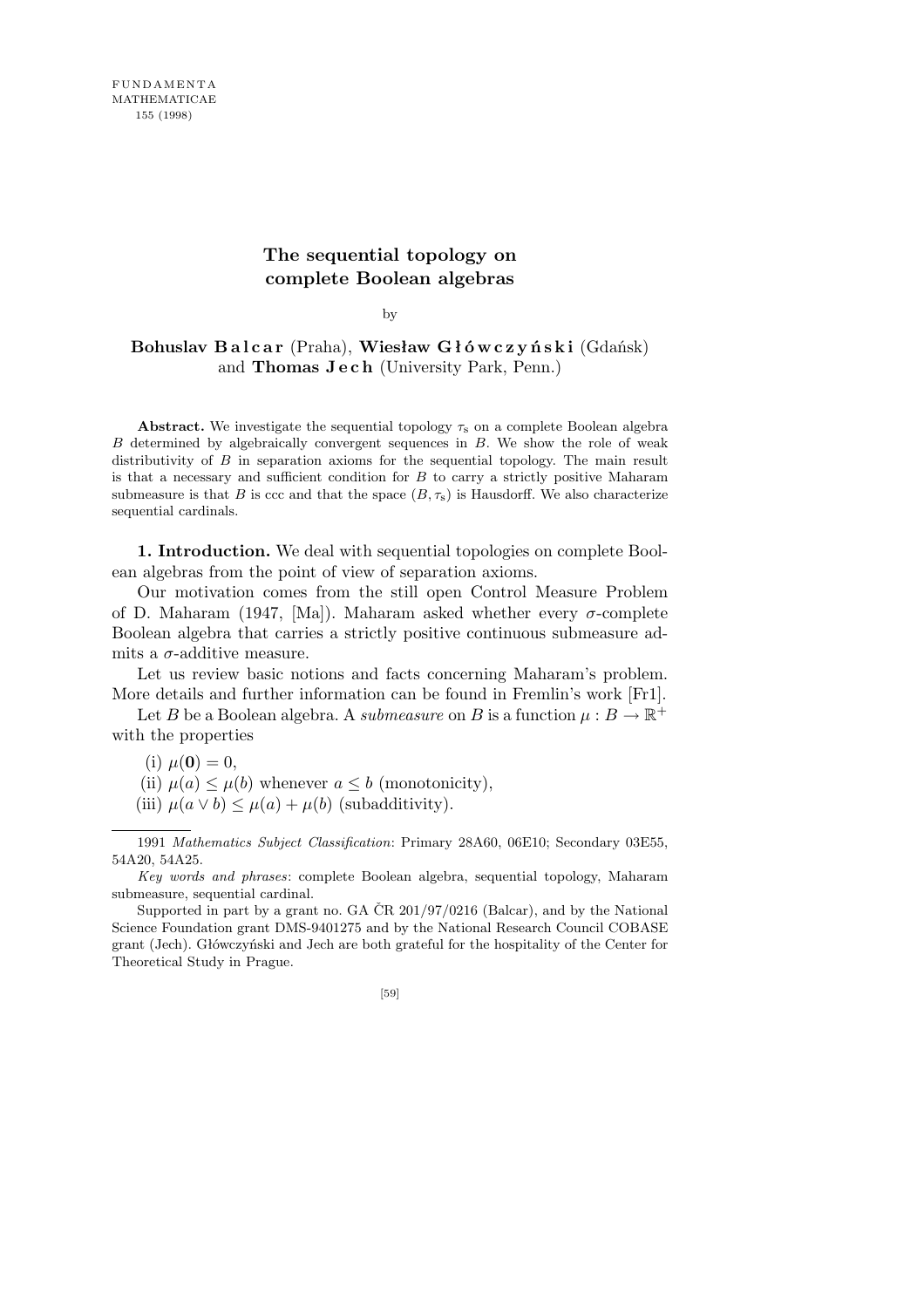A submeasure  $\mu$  on  $B$  is

(iv) *exhaustive* if  $\lim \mu(a_n) = 0$  for every sequence  $\{a_n : n \in \omega\}$  of disjoint elements,

(v) *strictly positive* if  $\mu(a) = 0$  only if  $a = 0$ ,

(vi) a (finitely additive) *measure* if  $\mu(a \vee b) = \mu(a) + \mu(b)$  for any disjoint *a* and *b*.

If *B* is a  $\sigma$ -complete algebra, a submeasure  $\mu$  on *B* is called a *Maharam submeasure* if it is *continuous*, i.e.  $\lim \mu(a_n) = 0$  for every decreasing sesubmeasure in it is continuous, i.e.  $\lim \mu(a_n) = 0$  for every decreasing sequence  $\{a_n : n \in \omega\}$  such that  $\Lambda\{a_n : n \in \omega\} = 0$ . It is easy to see that a measure on a  $\sigma$ -complete algebra is continuous if and only if it is  $\sigma$ -additive. We consider the following four classes of Boolean algebras.

MBA: the class of all Boolean algebras that carry a strictly positive finitely additive measure.

- McBA: the class of all *measure* algebras, i.e. complete Boolean algebras that carry a strictly positive  $\sigma$ -additive measure.
- EBA: the class of all Boolean algebras that carry a strictly positive exhaustive submeasure.
- CcBA: the class of all complete algebras that carry a strictly positive continuous submeasure.

The diagram below shows the obvious relations between these classes:



The following theorem, whose proof is scattered throughout Fremlin's work [Fr1], gives additional information. Note that the relations between the classes with measure are the same as between the classes with submeasure.

**1.1.** Theorem. (i) *The class* MBA *consists exactly of all subalgebras of algebras in* McBA*.*

(ii) *The class* EBA *consists exactly of all subalgebras of algebras in* CcBA*.*

(iii) *The class* McBA *consists of all algebras in* MBA *that are complete and weakly distributive.*

(iv) *The class* CcBA *consists of all algebras in* EBA *that are complete and weakly distributive.*

The problem whether  $CcBA = McBA$  is the problem of Maharam mentioned above. It follows from Theorem 1.1 that it is equivalent to the problem whether  $EBA = MBA$ .

The class MBA is closed under regular completions: Let *B* be a Boolean algebra and let  $\mu$  be a finitely additive strictly positive measure. It follows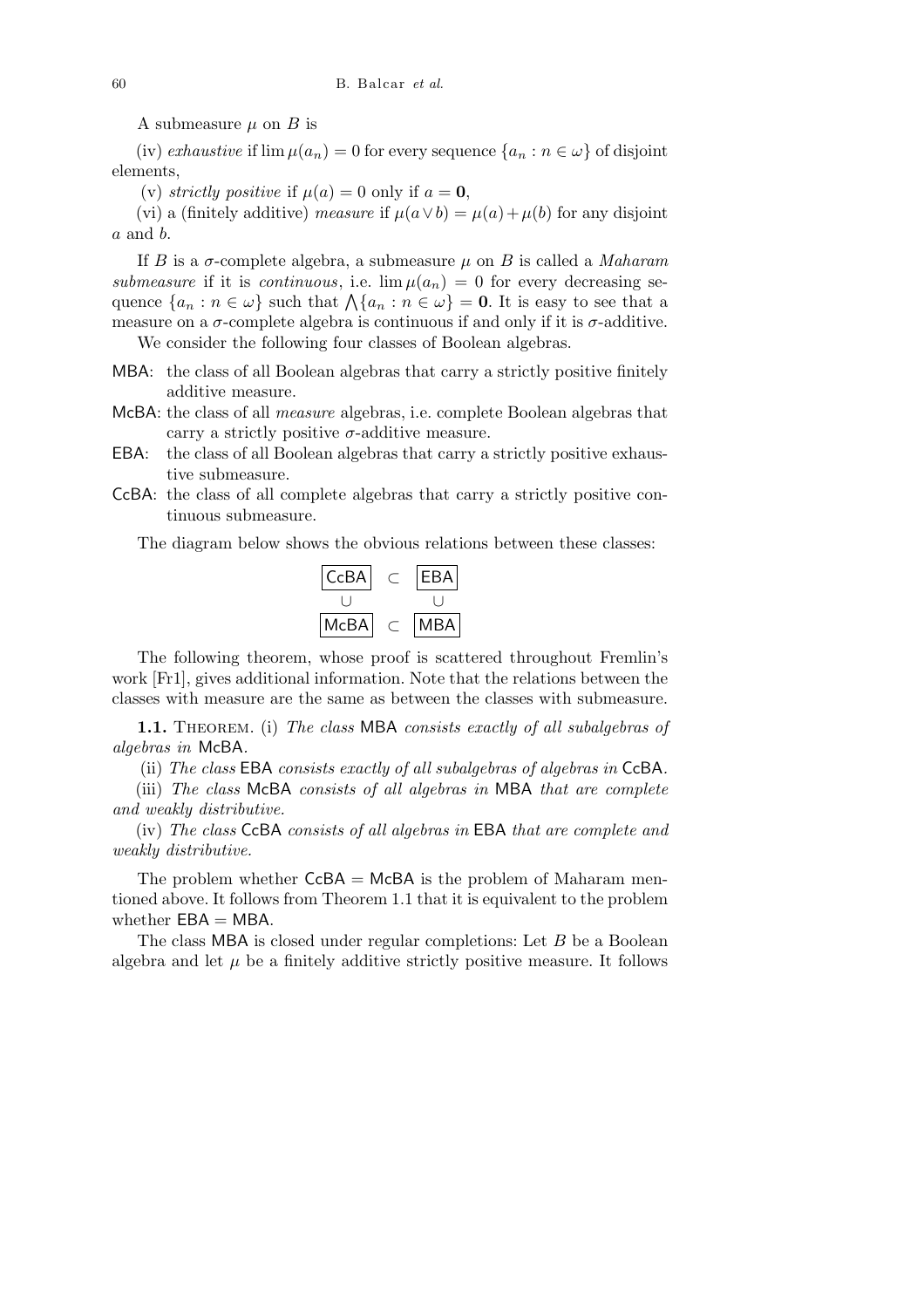from  $[Ke]$  that  $\mu$  can be extended to a strictly positive measure on the completion *B*.

Similarly, the class EBA is closed under regular completions (this was kindly pointed to us by S. Koppelberg): Let *B* be a Boolean algebra and let  $\mu$  be a strictly positive exhaustive submeasure. By [Fr1],  $B$  can be embedded into a complete Boolean algebra A such that  $\mu$  can be extended to a strictly positive exhaustive submeasure on *A*. By Sikorski's Extension Theorem ([Ko], p. 70), the completion  $\overline{B}$  embeds in *A*, and so  $\overline{B}$  also carries a strictly positive exhaustive submeasure.

Consider an algebra  $B \in \mathsf{CcBA}$  and let  $\mu$  be a strictly positive Maharam submeasure on *B*. The submeasure  $\mu$  determines a topology on *B*:  $(B, \varrho_{\mu})$ is a metric space with the distance defined by  $\varrho_\mu(a, b) = \mu(a \Delta b)$  for any  $a, b \in B$ . If *v* is another such submeasure then  $\rho_{\mu}$  and  $\rho_{\nu}$  are equivalent; they determine the same topology on *B*. In [Ma], Maharam studied a sequential topology on complete Boolean algebras from the point of view of metrizability.

We study sequential topologies on complete Boolean algebras in a more general setting. Our goal is to show that the sequential topology  $\tau_s$  on a ccc complete Boolean algebra *B* is Hausdorff if and only if *B* carries a strictly positive Maharam submeasure. Following [AnCh] and [Pl] we say that a cardinal *κ* is a *sequential cardinal* if there exists a continuous real-valued function on the space  $(\mathcal{P}(\kappa), \tau_s)$  which is not continuous with respect to the product topology. We prove that  $\kappa$  is a sequential cardinal if and only if  $\kappa$  is uncountable and there is a nontrivial Maharam submeasure on the algebra  $P(\kappa)$ .

**2. Sequential topology.** We review some notions from topology.

**2.1.** DEFINITION. Let  $(X, \tau)$  be a topological space. The space X is

(i) *sequential* if a subset  $A \subseteq X$  is closed whenever it contains all limits of *τ* -convergent sequences of elements of *A*;

(ii) *Fréchet* if for every  $A \subseteq X$ ,

$$
\mathrm{cl}_{\tau}(A) = \{ x \in X : (\exists \langle x_n : n \in \omega \rangle \subseteq A) \ x_n \to x \}.
$$

It is clear that every Fréchet space is sequential.

Now, consider a complete Boolean algebra  $B$ ;  $\sigma$ -completeness is sufficient for the following definition. For a sequence  $\langle b_n : n \in \omega \rangle$  of elements of *B* we define  $\mathbf{A}^{\dagger}$  $\ddot{\phantom{0}}$  $\ddot{\phantom{0}}$  $\mathbf{A}$ 

$$
\overline{\lim} b_n = \bigwedge_{k \in \omega} \bigvee_{n \geq k} b_n \quad \text{and} \quad \underline{\lim} b_n = \bigvee_{k \in \omega} \bigwedge_{n \geq k} b_n.
$$

We say that a sequence  $\langle b_n \rangle$  *algebraically converges* to an element  $b \in B$ in symbols,  $b_n \to b$ , if  $\overline{\lim} b_n = \underline{\lim} b_n = b$ .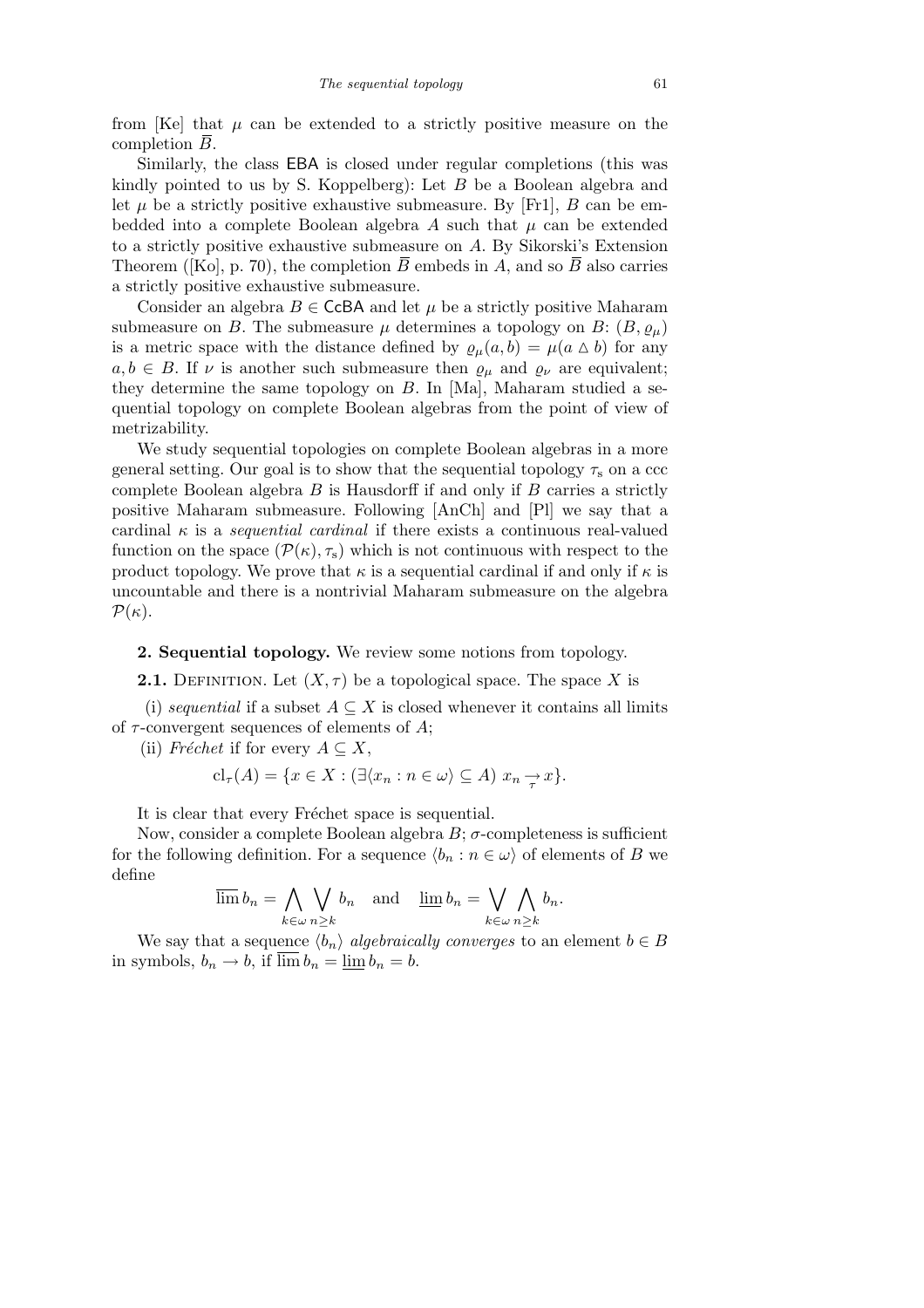A sequence  $\langle b_n \rangle$  algebraically converges if and only if there exist an increasing sequence  $\langle a_n \rangle$  and a decreasing sequence  $\langle c_n \rangle$  such that  $a_n \leq$  $b_n \leq c_n$  for all  $n \in \omega$ , and  $\bigvee_{n \in \omega} a_n = \bigwedge_{n \in \omega} c_n$ .

**2.2.** We summarize basic properties of *→*:

- (i) every sequence has at most one limit;
- (ii) for a constant sequence  $\langle x : n \in \omega \rangle$ , we have  $\langle x : n \in \omega \rangle \rightarrow x$ ;
- (iii)  $x_n \to 0$  iff  $\overline{\lim} x_n = 0$ ;
- (iv) if the  $x_n$ 's are pairwise disjoint then  $x_n \to 0$ ;
- $(v)$   $\overline{\lim}(x_n \vee y_n) = \overline{\lim} x_n \vee \overline{\lim} y_n;$

(vi) if  $x_n \to x$  and  $y_n \to y$  then  $x_n \vee y_n \to x \vee y$  and  $-x_n \to -x$ ;

(vii) if  $\langle x_n \rangle$  is increasing then  $x_n \to \bigvee_{n \in \omega} x_n$ .

**2.3.** *Sequential topology on B*. Consider all topologies  $\tau$  on *B* with the following property:

if 
$$
x_n \to x
$$
 then  $x_n \to x$ .

There is a largest topology with respect to inclusion among all such topologies. We denote it by  $\tau_s$  and call it the *sequential topology* on *B*.

The topology  $\tau_s$  can be described as follows, by definining the closure operation: For any subset *A* of the algebra *B* let

 $u(A) = \{x : x \text{ is the limit of a sequence } \{x_n\} \text{ of elements of } A\}.$ 

The closure of a set *A* in the topology  $\tau_s$  is obtained by iteration of *u*:

$$
\mathrm{cl}_{\tau_{\mathrm{s}}}(A) = \bigcup_{\alpha < \omega_1} u^{(\alpha)}(A),
$$

where  $u^{(\alpha+1)}(A) = u(u^{(\alpha)}(A))$ , and  $u^{(\alpha)}(A) = \bigcup_{\beta < \alpha} u^{(\beta)}$  for a limit  $\alpha$ .

It is clear that the topology  $\tau_s$  is  $T_1$ , i.e. every singleton is a closed set. Moreover,  $(B, \tau_s)$  is a Fréchet space if and only if  $cl(A) = u(A)$  for every  $A \subseteq B$ .

We remark that a sequence  $\{x_n\}$  converges to *x* topologically if and only if every subsequence of  $\{x_n\}$  has a subsequence that converges to *x* algebraically.

Example (Measure algebras). Let *B* be a complete Boolean algebra carrying a strictly positive  $\sigma$ -additive measure  $\mu$ . For any  $a, b \in B$ , let

$$
\varrho(a,b) = \mu(a \bigtriangleup b);
$$

 $\rho$  is a metric on *B* and the topology given by  $\rho$  coincides with the sequential topology. Hence  $(B, \tau_s)$  is metrizable.

Maharam's Control Measure Problem is equivalent to the question of whether there exist complete Boolean algebras other than the algebras in the class McBA for which the sequential topology is metrizable.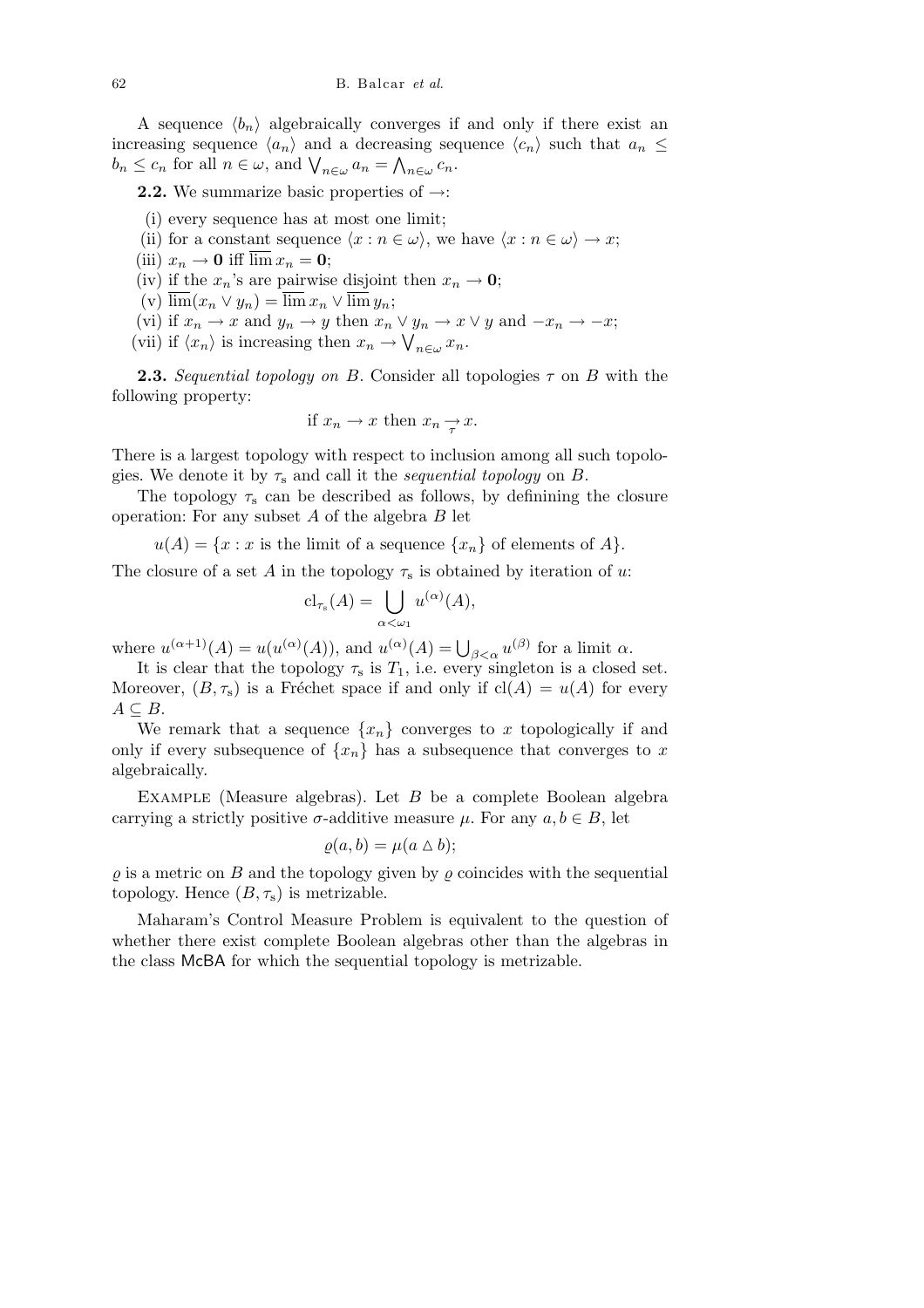*Properties of the topology τ*<sup>s</sup>

**2.4.** Proposition. (i) *The operation of taking complement is continuous* (*and hence a homeomorphism*)*.*

(ii) For a fixed a, the function  $a \vee x$  is a continuous function of x.

(iii) *For a fixed a, the function*  $a \Delta x$  *is continuous.* 

The operation *∨* is generally not a continuous function of two variables. As a consequence of (iii), the space  $(B, \tau_s)$  is homogeneous: given  $a, b \in B$ , there is a homeomorphism *f* such that  $f(a) = b$ , namely  $f(x) = (x \Delta b) \Delta a$ . The topology  $\tau_s$  is determined by the family  $\mathcal{N}_0$  of all neighborhoods of **0** as for every  $a \in B$  and every set *W*, *W* is a neighborhood of *a* if and only if  $a \Delta W \in \mathcal{N}_0$ .

As a consequence of homogeneity of  $(B, \tau_s)$ , *B* does not have isolated points unless *B* is finite.

**2.5.** LEMMA. Let *B be a σ-complete algebra. Let*  $\{u_n\}_{n=0}^{\infty}$  *be an antichain in B*, *and let U be a neighborhood of* **0***. Then there exists a k such that* W  $B \restriction \bigvee_{n \geq k} u_n \subset U$ .

Proof. If not, then for every *k* there exists an element  $x_k$  below  $\bigvee_{n \geq k} u_n$ such that  $x_k \notin U$ . But then the sequence  $\{x_k\}_k$  converges to **0** and so, because  $U \in \mathcal{N}_0$ , there exists some  $k_0$  such that  $x_k \in U$  for all  $k > k_0$ ; a contradiction.

A subset *D* of a Boolean algebra *B* is *dense* if for every  $b \in B$ ,  $b \neq 0$ , there is some  $d \in D$ ,  $d \neq 0$ , such that  $d \leq b$ . We call *D downward closed* if *a*  $\lt d$   $\in$  *D* implies *a*  $\in$  *D*.

If *H* is a downward closed subset of *B* then  $H \Delta H = H \vee H$ , and hence if *H* is also an open set then so is  $H \vee H$ .

A downward closed dense set is called *open dense*. Since we consider a topology on *B* we shall call dense and open dense sets *algebraically dense* and *algebraically open dense* to avoid confusion with the corresponding topological terms.

**2.6.** Corollary. (i) *Every neighborhood of* **0** *contains all but finitely many atoms.*

(ii) *If B is atomless then every neighborhood of* **0** *contains an algebraically open dense subset of B.*

(iii) *If B is atomless and ccc, then for every*  $U \in \mathcal{N}_0$  *there exists a k such that*  $\mathbf{1} \in U \triangle \dots \triangle U$  (*k times*).

P r o o f. (i) is clear.

(ii) Let *V* be a neighborhood of **0**. If *V* does not contain an algebraically open dense set then  $B - V$  is algebraically dense below some  $u \neq 0$  and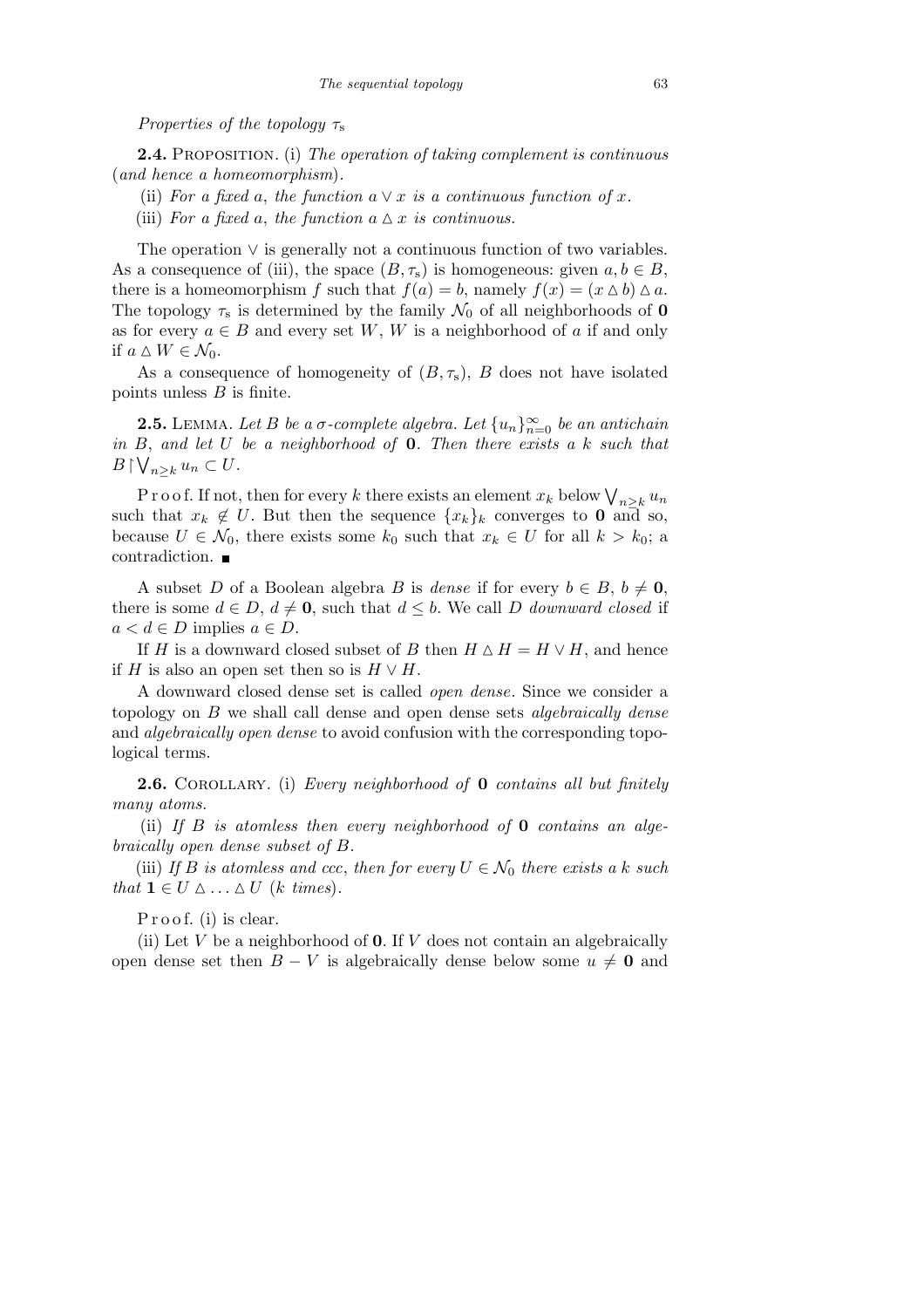hence contains a pairwise disjoint set  $\{x_n\}_n$ . But then  $\lim x_n = 0$  and so there is some *n* such that  $x_n \in V$ ; a contradiction.

(iii) As *U* is algebraically dense in *B*, there exists a maximal antichain of *B* included in *U*, and by ccc the antichain is countable:  $\{u_n\}_n \subset U$ . There exists a *k* so that  $u = \bigvee_{n>k} u_n \in U$ , and then  $u_0 \vee u_1 \vee \ldots \vee u_k \vee u = 1$ .

**2.7.** PROPOSITION. If *B is atomless and ccc*, *then*  $(B, \tau_s)$  *is connected.* 

Proof. Assume that there are two disjoint nonempty clopen sets X and *Y* with  $X \cup Y = B$  and  $0 \in X$ , and let  $a \in Y$ . Let *C* be a maximal chain in *B* such that inf  $C = 0$  and sup  $C = a$ . Let  $x = \sup(C \cap X)$ ; by ccc, x is the limit of a sequence in  $C \cap X$  and therefore  $x \in X$ . Let  $y = \inf(Y \cap \{c \in C : c > x\})$ . Using the ccc again we have  $y \in Y$ , and clearly  $x \leq y$ . By maximality, both *x* and *y* are in *C*. Since *B* is atomless, there exists some *z* with  $x < z < y$ . This contradicts the maximality of *C*.

**2.8.** Lemma. (i) *An ideal I on a σ-complete Boolean algebra B is a closed set in the sequential topology if and only if it is a σ-complete ideal.*

(ii) *If I is a σ-ideal on B then the sequential topology on the quotient algebra*  $B/I$  *is the quotient topology of*  $\tau_s$  *given by the canonical projection.* (iii) *If*  $\tau_s$  *is Fréchet then so is the quotient topology.* 

**3. Fréchet spaces.** We shall now consider those complete Boolean algebras for which the sequential topology is Fréchet. We will show that this is equivalent to an algebraic property. First we make the following observation:

**3.1.** PROPOSITION. *If*  $(B, \tau_s)$  *is a Fréchet space then for every*  $V \in \mathcal{N}_0$ *there is some*  $U \subseteq V$  *in*  $\mathcal{N}_0$  *such that*  $U$  *is downward closed.* 

P r o o f. If  $V \in \mathcal{N}_0$ , consider the set

 $X = \{a \in B : \text{there exists some } b \le a \text{ such that } b \notin V\},\$ 

and let  $u(X)$  be the set of all limits of sequences in *X*. As  $\tau_s$  is Fréchet,  $u(X)$ is the closure of *X*. We shall prove that the set  $U = B - u(X)$  is downward closed and contains **0**.

For the first claim it suffices to show that  $a \in u(X)$  and  $a < b$  implies  $b \in u(X)$ . Thus let  $a = \lim a_n$  with  $a_n \in X$ . It follows that  $b = \lim (a_n \vee b)$ , and since  $a_n \vee b \in X$ , we have  $b \in u(X)$ .

To see that  $\mathbf{0} \notin u(X)$ , assume that  $\{a_n\} \subseteq X$  and  $\lim a_n = \mathbf{0}$ . Then there are  $x_n \leq a_n$  in  $B - V$ , but this is impossible because  $\lim x_n = 0$ . Hence **0** is not in  $u(X)$ .

Thus if  $(B, \tau_s)$  is Fréchet, its topology is determined by the set  $\mathcal{N}_0^d$  of all  $U \in \mathcal{N}_0$  that are downward closed.  $\mathcal{N}_0^d$  is a neighborhood base of **0**.

**3.2.** DEFINITION. Let  $\kappa$  be an infinite cardinal. A Boolean algebra *B* is  $(\omega, \kappa)$ -weakly distributive if for every sequence  $\{P_n\}$  of maximal antichains,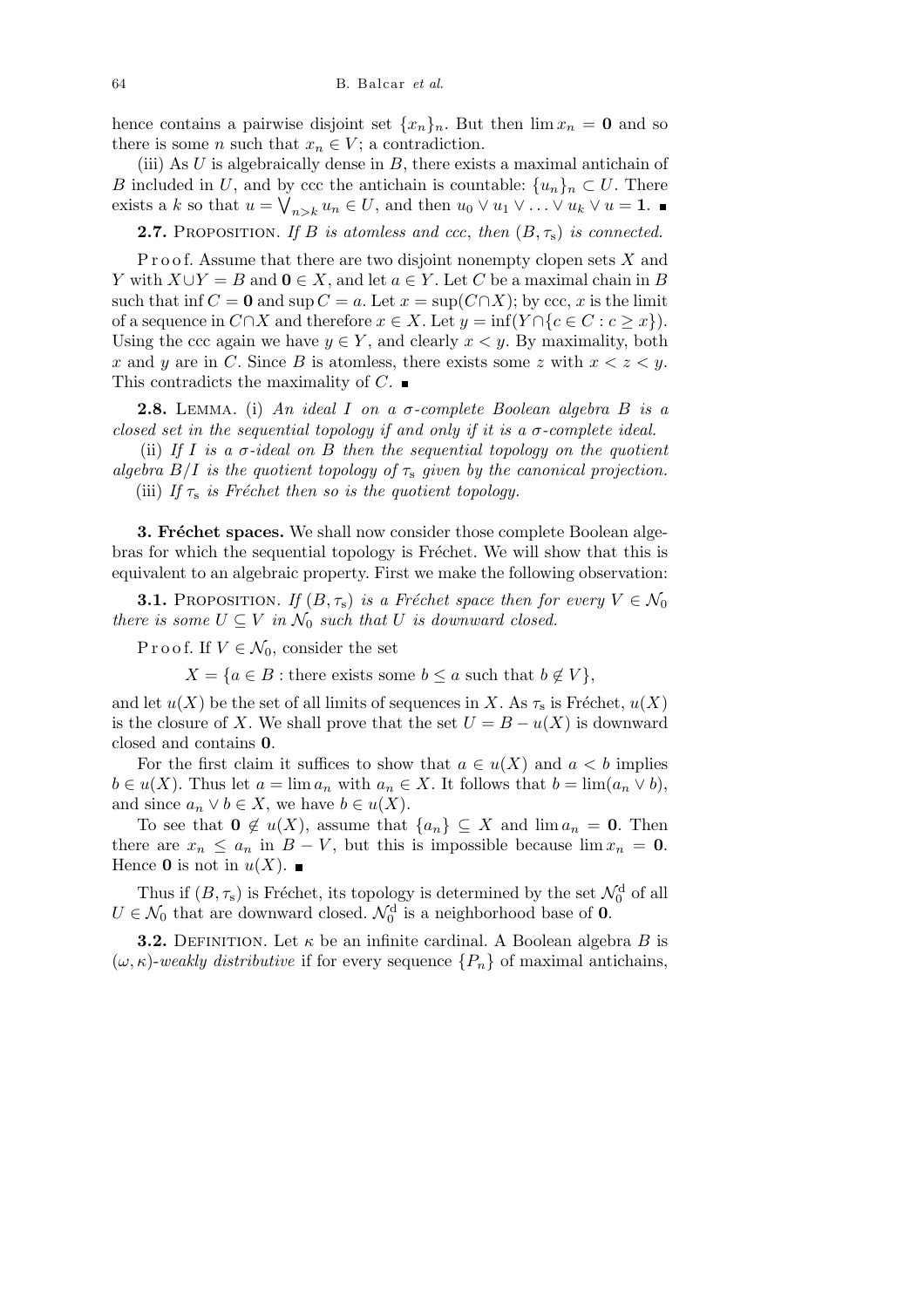each of size at most  $\kappa$ , there exists a dense set  $Q$  with the property that each  $q \in Q$  meets only finitely many elements of each  $P_n$ . *B* is *weakly distributive* if it is  $(\omega, \omega)$ -weakly distributive.

If *B* is a  $\kappa^+$ -complete Boolean algebra then *B* is  $(\omega, \kappa)$ -weakly distributive if and only if it satisfies the following distributive law:

$$
\bigwedge_n \bigvee_{\alpha} a_{n\alpha} = \bigvee_{f:\omega \to [\kappa]^{<\omega}} \bigwedge_{n} \bigvee_{\alpha \in f(n)} a_{n\alpha}.
$$

We recall two frequently used cardinal characteristics.

**3.3.** DEFINITION. The *splitting number* is the least cardinal **s** of a family *S* of infinite subsets of  $\omega$  such that for every infinite  $X \subseteq \omega$  there is some  $S \in \mathcal{S}$  such that both  $X \cap S$  and  $X - S$  are infinite. (*S* "splits" *X*.)

The *bounding number* is the least cardinal **b** of a family  $\mathcal F$  of functions from  $\omega$  to  $\omega$  such that F is unbounded; i.e. for every  $g \in \omega^{\omega}$  there is some  $f \in \mathcal{F}$  such that  $g(n) \leq f(n)$  for infinitely many *n*.

The following characterization of Fréchet spaces  $(B, \tau_s)$  uses the cardinal invariant **b** and is similar to several other results using **b**, such as in [BlJe]. A consequence of Theorem 3.4 is that  $(P(\kappa), \tau_s)$  is a Fréchet space if and only if  $\kappa < \mathbf{b}$ .

**3.4.** Theorem. *Let B be a complete Boolean algebra. The sequential space*  $(B, \tau_s)$  *is Fréchet if and only if B is weakly distributive and satisfies the* **b***-chain condition.*

We first reformulate the condition stated in Theorem 3.4. Let *B* be a complete Boolean algebra. We call a matrix  $\{a_{mn}\}\$ increasing if each row  ${a_{mn} : n \in \omega}$  is an increasing sequence with limit **1**. Note that *B* is weakly distributive if and only if for every increasing matrix  $\{a_{mn}\},\$ 

$$
\bigvee_{f\in\omega^{\omega}}\underline{\lim}\,a_{m,f(m)}=1.
$$

**3.5.** Lemma. *A complete Boolean algebra B is weakly distributive and satisfies the* **b***-chain condition if and only if for every increasing matrix*  ${a_{mn}}$  *there exists a function*  $f \in \omega^\omega$  *such that*  $\lim a_{m,f(m)} = 1$ *.* 

Proof. First let *B* be weakly distributive and satisfy **b**-c.c., and let  ${a_{mn}}$  be an increasing matrix. By the **b**-chain condition there exists a set *F*  $\subset \omega^{\omega}$  of size less than **b** such that  $\bigvee_{f \in F} \underline{\lim} a_{m,f(m)} = 1$ . Let  $g : \omega \to \omega$ be an upper bound of *F* under eventual domination. Since the matrix is increasing, we have  $\underline{\lim} a_{m,f(m)} \le \underline{\lim} a_{m,g(m)}$  for every  $f \in F$ . Therefore  $\lim a_{m,g(m)} = 1.$ 

Conversely, assume that the condition holds. Then *B* is weakly distributive, and we verify the **b**-chain condition. Thus let *W* be a partition of **1**;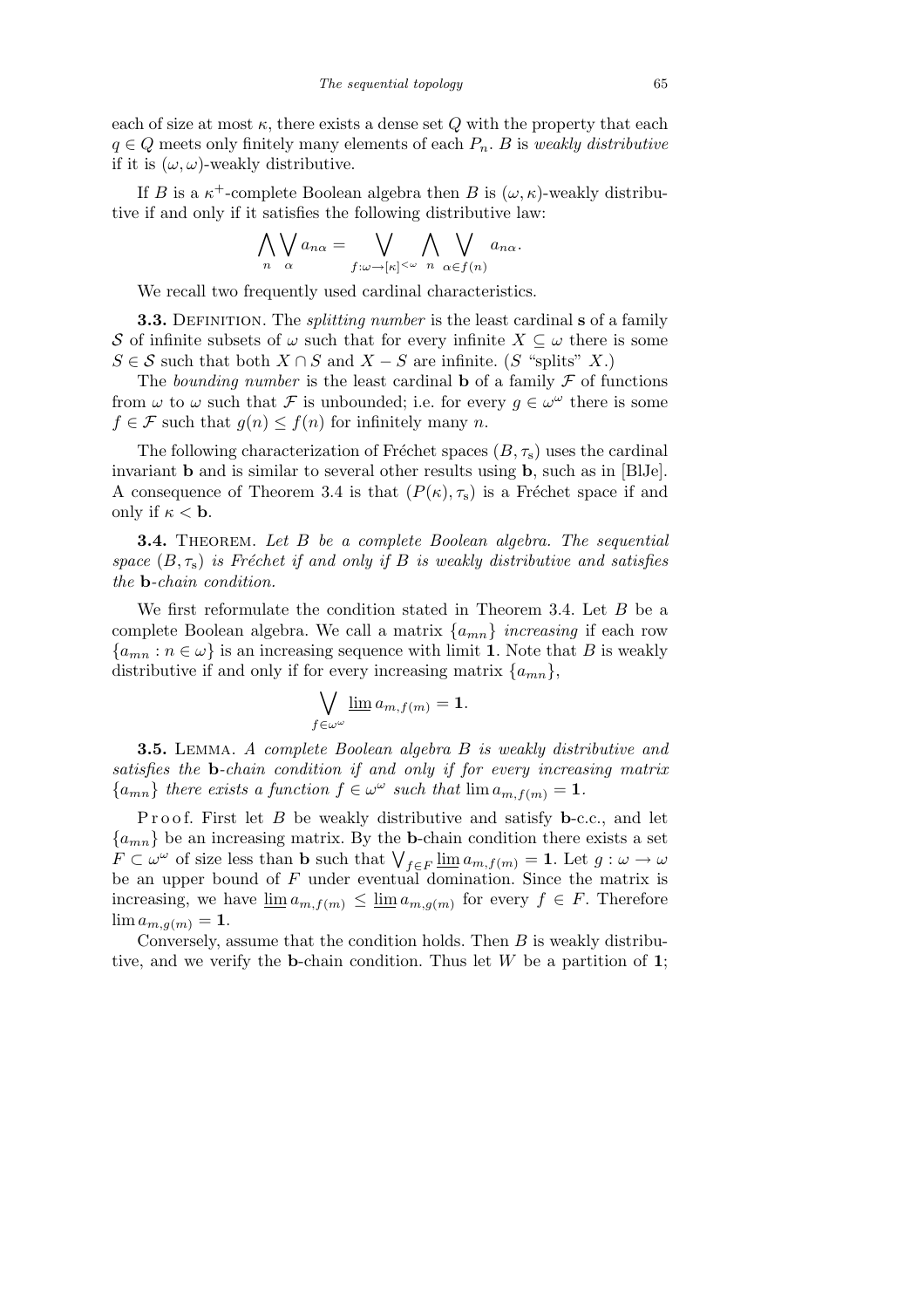we prove that  $|W| <$  **b**. Let  $\{f_u : u \in W\}$  be any family of functions from  $\omega$  to  $\omega$  indexed by elements of *W*. For each *m* and each *n* we let

$$
a_{mn} = \bigvee \{ u \in W : f_u(m) < n \}.
$$

The matrix  ${a_{mn}}$  is increasing and therefore there exists a function  $g : \omega \to$  $\omega$  such that  $\lim a_{m,q(m)} = 1$ . Since *W* is an antichain, it follows that for any  $u \in W$  there is some  $m_u$  such that  $u \le a_{m,g(m)}$  for every  $m \ge m_u$ . Hence  $f_u(m) < g(m)$  for every  $m \geq m_u$  and it follows that *g* is an upper bound of the family  ${f_u : u \in W}$ . Therefore every family of functions of size  $|W|$  is bounded and so  $|W| < b$ .

Proof of Theorem 3.4. We wish to show that the condition in Lemma 3.5 is necessary and sufficient for the space  $(B, \tau_s)$  to be Fréchet. To see that the condition holds if  $(B, \tau_s)$  is Fréchet, we recall [Ma] that for  $(B, \tau_s)$ , being Fréchet is equivalent to the following statement: whenever  ${x_{mn}}$ ,  $\{y_m\}$  and *z* are such that  $\lim_n x_{mn} = y_m$  for each *m* and  $\lim_m y_m = z$ , then there is an  $f: \omega \to \omega$  such that  $\lim_{m \to \infty} x_{m,f(m)} = z$ .

To show that the condition implies that  $(B, \tau_s)$  is Fréchet, let  $\{x_{mn}\},$  ${y_m}$  and *z* be as above. For each *m* and each *n* let  $u_{mn} = x_{mn} \triangle (-y_m)$ , and let  $a_{mn} = \bigwedge_{k \geq n} u_{mk}$ . For each  $m$ ,  $\lim_{n} u_{mn} = 1$ ; the matrix  $\{a_{mn}\}$  is increasing, with each row converging to **1** and so there exists some  $f : \omega \to \omega$ such that  $\lim_{m} a_{m,f(m)} = 1$ . It follows that  $\lim_{m} \bigwedge_{k \geq f(m)} u_{mk} = 1$ , and so lim( $x_{m,f(m)}$  △ (−*z*)) = lim( $x_{m,f(m)}$  △ (−*y<sub>m</sub>*)) = lim  $u_{m,f(m)}$  = 1. Hence  $\lim x_{m,f(m)} = z$ .

We conclude with the following observation that we shall use in Section 5.

**3.6.** LEMMA. (a) *For every set*  $A \subseteq B$ ,  $cl(A) = \bigcap \{A \triangle V : V \in \mathcal{N}_0\}$ . **3.0.** LEMMA. (a) For every set  $A \subseteq B$ ,  $C(A) - \prod_{i} A \cup V$ .  $V \in N_0$ .<br>(b) If  $(B, \tau_s)$  is Fréchet and A is downward closed then  $C(A) = \bigcap \{A \vee V :$  $V \in \mathcal{N}_0^d$ , *and*  $cl(A)$  *is downward closed.* 

P r o o f. (a) For any  $x \in B$ ,  $x \in \text{cl}(A)$  iff for all  $V \in \mathcal{N}_0$ ,  $(V \Delta x) \cap A \neq \emptyset$ , i.e. there exist  $v \in V$  and  $a \in A$  such that  $v \Delta x = a$ . The latter is equivalent to  $x = a \Delta v$ , or  $x \in A \Delta V$ .

(b) If both *A* and *V* are downward closed then  $A \vee V = A \triangle V$ .

**3.7.** COROLLARY. *For every*  $U \in \mathcal{N}_0$ ,  $\text{cl}(U) \subseteq U \triangle U$ *. If*  $(B, \tau_s)$  *is Fréchet*, *then*  $\text{cl}(U) \subseteq U \vee U$  *for every*  $U \in \mathcal{N}_0^d$ .

**4. Separation axioms.** We will now discuss separation axioms for the topology  $\tau_s$ . We immediately see that the sequential topology on *B* is  $T_1$ . The space is Hausdorff if and only if every point  $b \neq 0$  can be separated from **0**, which is equivalent to the statement that for every  $b \neq 0$  there exists some  $V \in \mathcal{N}_0$  such that  $b \notin V \Delta V$ .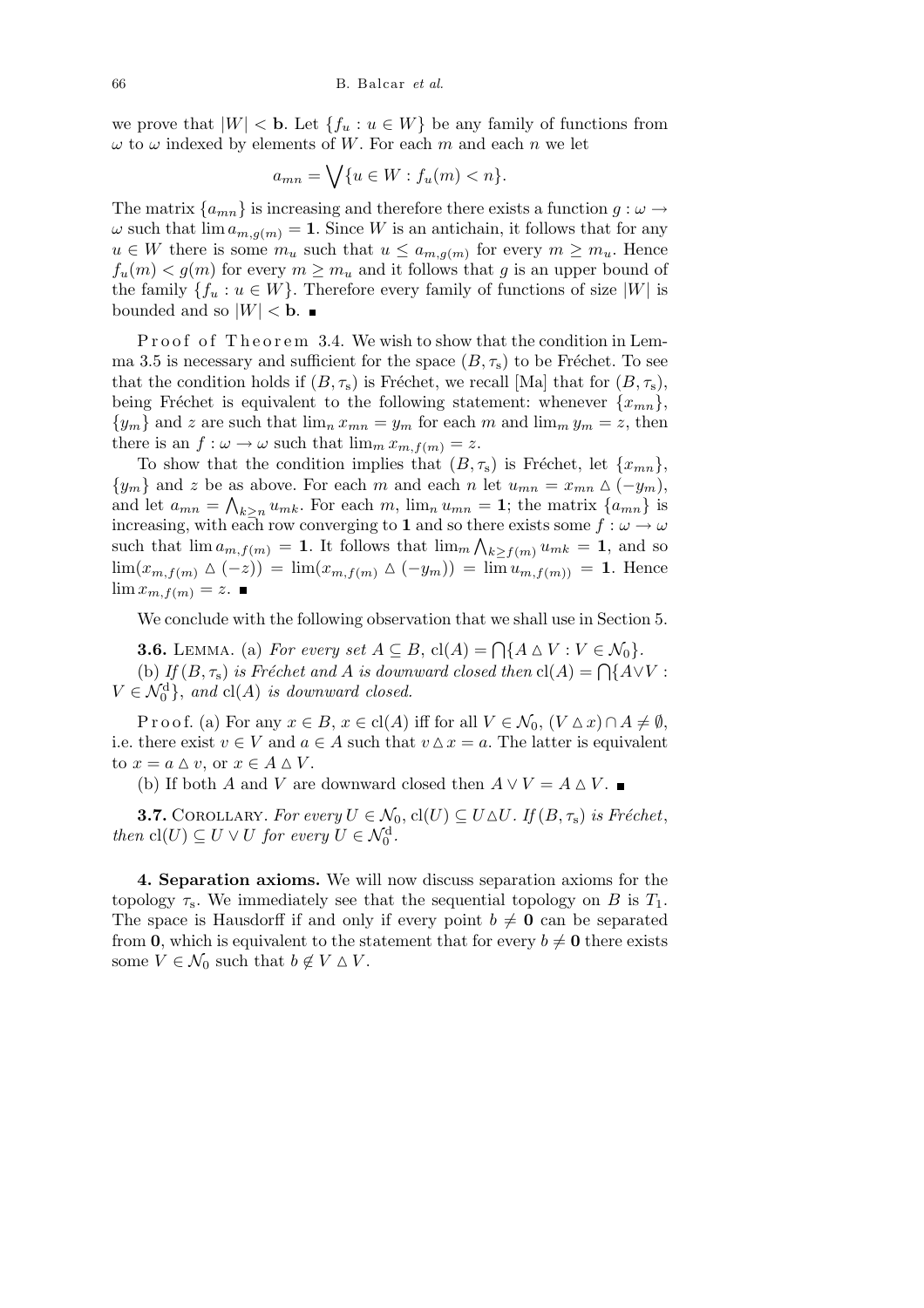**4.1.** THEOREM. *If*  $(B, \tau_s)$  *is a Hausdorff space then B is*  $(\omega, \omega_1)$ -weakly *distributive.*

We first prove a weaker statement, namely that being Hausdorff implies weak distributivity:

**4.2.** LEMMA. If *B* is not weakly distributive then there exists an  $a \neq 0$ *such that*  $c \in \text{cl}(U)$  *for every*  $c \leq a$  *and every*  $U \in \mathcal{N}_0$ *. Hence*  $(B, \tau_s)$  *is not Hausdorff.*

P r o o f. Assume that *B* is not  $(\omega, \omega)$ -weakly distributive. There is some  $a \neq 0$  and there exists an infinite matrix  $\{a_{mn}\}\$  such that each row is a partition of *a*, and for any nonzero  $x \leq a$  there is some *m* such that  $x \wedge a_{mn} \neq \mathbf{0}$  for infinitely many *n*.

Let  $c \leq a$  and let *U* be an arbitrary neighborhood of **0**. We will show that  $c \in \text{cl}(U)$ . For every *m* and every *n* let  $y_{mn} = c \wedge \bigvee_{i \geq n} a_{mi}$ . Since the sequence  $\{y_{0n}\}$  converges to **0** there exists some  $n_0$  such that  $y_{0n_0} \in U$ ; let  $x_0 = y_{0n_0}$ . Next we consider the sequence  $\{y_{1n} \vee x_0\}$ . This sequence converges to  $x_0$  and so there exists some  $n_1$  such that  $x_1 \in U$  where  $x_1 =$  $y_{1n_1} \vee x_0$ . We proceed by induction and obtain a sequence  $\{n_m\}$  and an increasing sequence  $\{x_m\}$  of elements of *U*. This sequence converges to *c* because otherwise, if we let  $b \neq 0$  be the complement of  $\bigvee_n x_n$  in *c*, then  $b \leq \bigwedge_m \bigvee_{i \leq n_m} a_{mi}$  and so *b* meets only finitely many elements in each row of the matrix. Hence  $c \in \text{cl}(U)$ .

Proof of Theorem 4.1. Let  $(B, \tau_s)$  be a Hausdorff space. To prove that *B* is  $(\omega, \omega_1)$ -weakly distributive, let

$$
A = \{a_{n\alpha} : n \in \omega, \ \alpha \in \omega_1\}
$$

be a matrix such that each row is a partition of **1**. Denote by *X* the set of all those  $x \in B$  that meet at most countably many elements of each row of *A*. As *B* is  $(\omega, \omega)$ -weakly distributive, for every nonzero  $x \in X$  there is a nonzero  $y \leq x$  that meets only finitely many elements of each row of A. a nonzero  $y \leq x$  that meets only inhtery many element.<br>Thus we complete the proof by showing that  $\bigvee X = 1$ .

Assume otherwise; without loss of generality we may assume that every  $x \neq 0$  meets uncountably many elements of at least one row of *A*. Then the matrix *A* represents a Boolean-valued name for a cofinal function from *ω* into  $\omega_1$ . Thus *B* collapses  $\omega_1$  and therefore there exists a matrix

$$
\{b_{n\alpha}:n\in\omega,\ \alpha\in\omega_1\}
$$

such that each row and each column is a partition of **1** (the name for a one-to-one mapping of  $\omega$  onto  $\omega_1$ ). We get a contradiction to Hausdorffness by showing that **1** is in the closure of every  $V \in \mathcal{N}_0$ .

Let  $V \in \mathcal{N}_0$  be arbitrary. By Lemma 2.5 there is for every  $\alpha \in \omega_1$  some  $n_{\alpha} \in \omega$  such that  $v_{\alpha} = \bigvee_{i \geq n_{\alpha}} b_{i\alpha} \in V$ . Thus there exists some *n* and an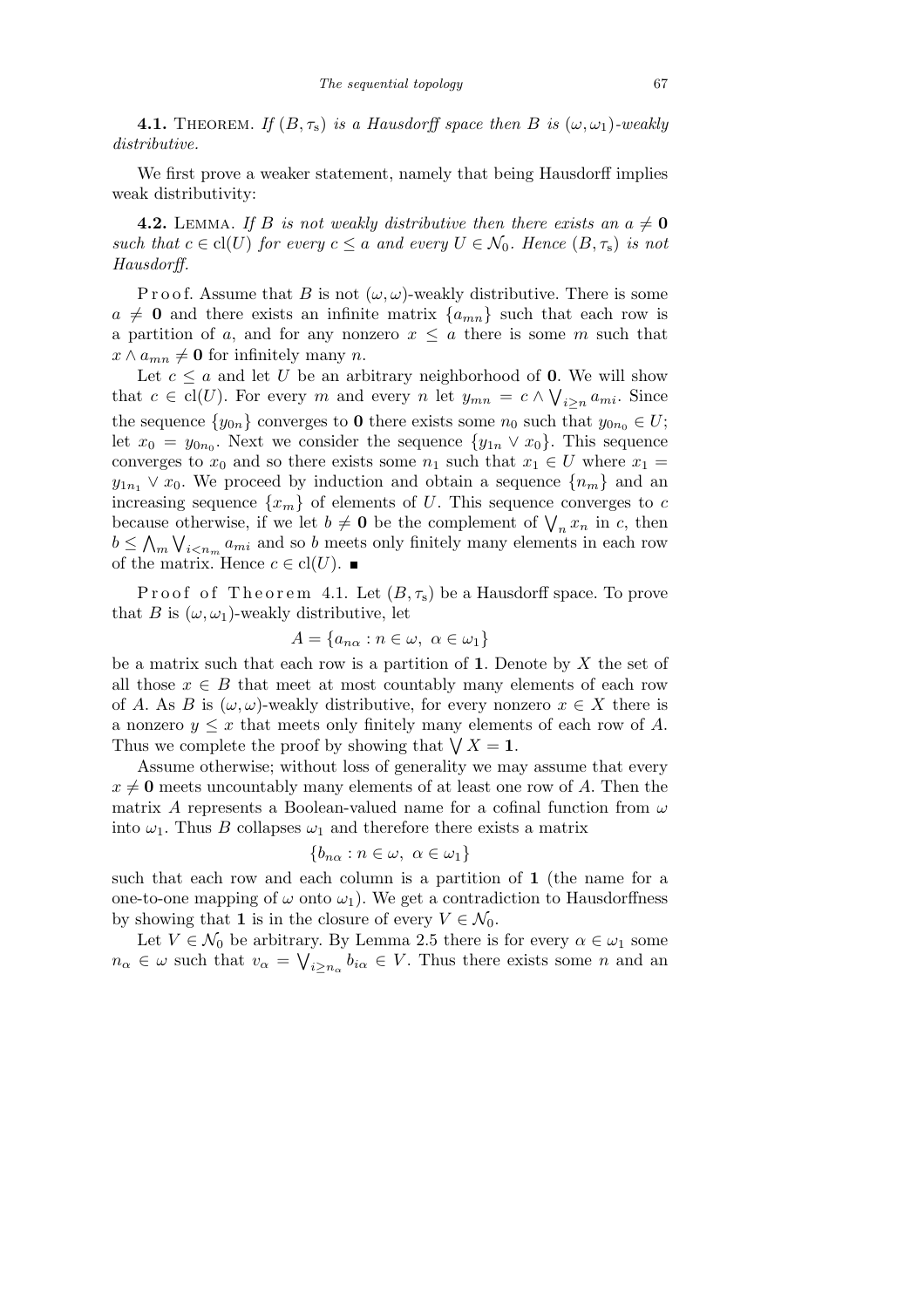infinite set  $\{\alpha_k\}_k$  such that  $n_{\alpha_k} = n$  for all *k*. Now, by 2.2(v),

$$
\overline{\lim}_{k} \bigvee_{i < n} b_{i\alpha_k} = \bigvee_{i < n} \overline{\lim}_{k} b_{i\alpha_k} = \mathbf{0}.
$$

Therefore  $\lim_{k} v_{\alpha_k} = 1$  and so 1 is in the closure of V.

For  $(\omega, \omega_1)$ -weak distributivity we refer to Namba's work [Na] which shows that it may or may not be equivalent to  $(\omega, \omega)$ -weak distributivity. If **b** =  $\omega_1$  then  $(\omega, \omega)$ -weak distributivity and  $(\omega, \omega_1)$ -weak distributivity are equivalent, and there is a model of ZFC in which they are not equivalent. Below (in  $4.5(i)$ ) we give another example of a complete Boolean algebra that is  $(\omega, \omega)$ -weakly distributive but not  $(\omega, \omega_1)$ -weakly distributive.

Theorem 4.1 cannot be extended by replacing  $\omega_1$  with  $\infty$ : Example 4.5(ii), due to Prikry [Pr], provides a complete Boolean algebra that is Hausdorff (therefore weakly distributive) but not  $(\omega, \kappa)$ -weakly distributive, for a measurable *κ*.

In view of Theorems 3.4 and 4.1 the question arises about the relative strength of being a Hausdorff space and being a Fréchet space. Example 4.3 below shows that Hausdorff does not imply Fréchet: the space  $(P(\mathbf{b}), \tau_s)$  is Hausdorff but not Fréchet.

For the other direction, see Examples 4.4 and 4.5. If *T* is a Suslin tree then  $(B(T), \tau_s)$  is Fréchet but not Hausdorff.

**4.3.** EXAMPLE. For every infinite cardinal  $\kappa$  the space  $(P(\kappa), \tau_s)$  is Hausdorff. This is because each principal ultrafilter on  $\kappa$  is a closed and open subset of  $P(\kappa)$ .

We identify  $P(\kappa)$  with  $2^{\kappa}$  (via characteristic functions). For each  $\alpha \in \kappa$ the set  $\{X \subseteq \kappa : \alpha \in X\}$  and its complement  $\{X \subseteq \kappa : \alpha \notin X\}$  are closed under limits of sequences and so are both closed and open. This implies that the topology  $\tau_s$  extends the product topology, and the space  $(P(\kappa), \tau_s)$ is a totally disconnected Hausdorff space. If  $\kappa = \aleph_0$  then  $\tau_s$  is equal to the product topology. To see this, let  $U \subseteq P(\omega)$  be an open set in the sequential topology and let  $A \in U$ . For each *n* let  $S_n$  denote the basic open set (in the product topology)  $\{X \subseteq \omega : X \cap n = A \cap n\}$ . It suffices to show that *U* contains some  $S_n$  as a subset. If not, there exists for each *n* some  $X_n \in S_n - U$ . But  $A = \lim_n X_n$ , and since the complement of *U* is closed,  $A \notin U$ ; a contradiction.

When  $\kappa$  is an uncountable cardinal, the space  $(P(\kappa), \tau_s)$  is not compact and so  $\tau_s$  is strictly stronger than the product topology.

By [Tr] the space  $(P(\kappa), \tau_s)$  is sequentially compact if and only if  $\kappa < s$ , the splitting number.

By [Gł],  $(P(\kappa), \tau_s)$  is regular if and only if  $\kappa = \omega$ . See Corollary 4.7.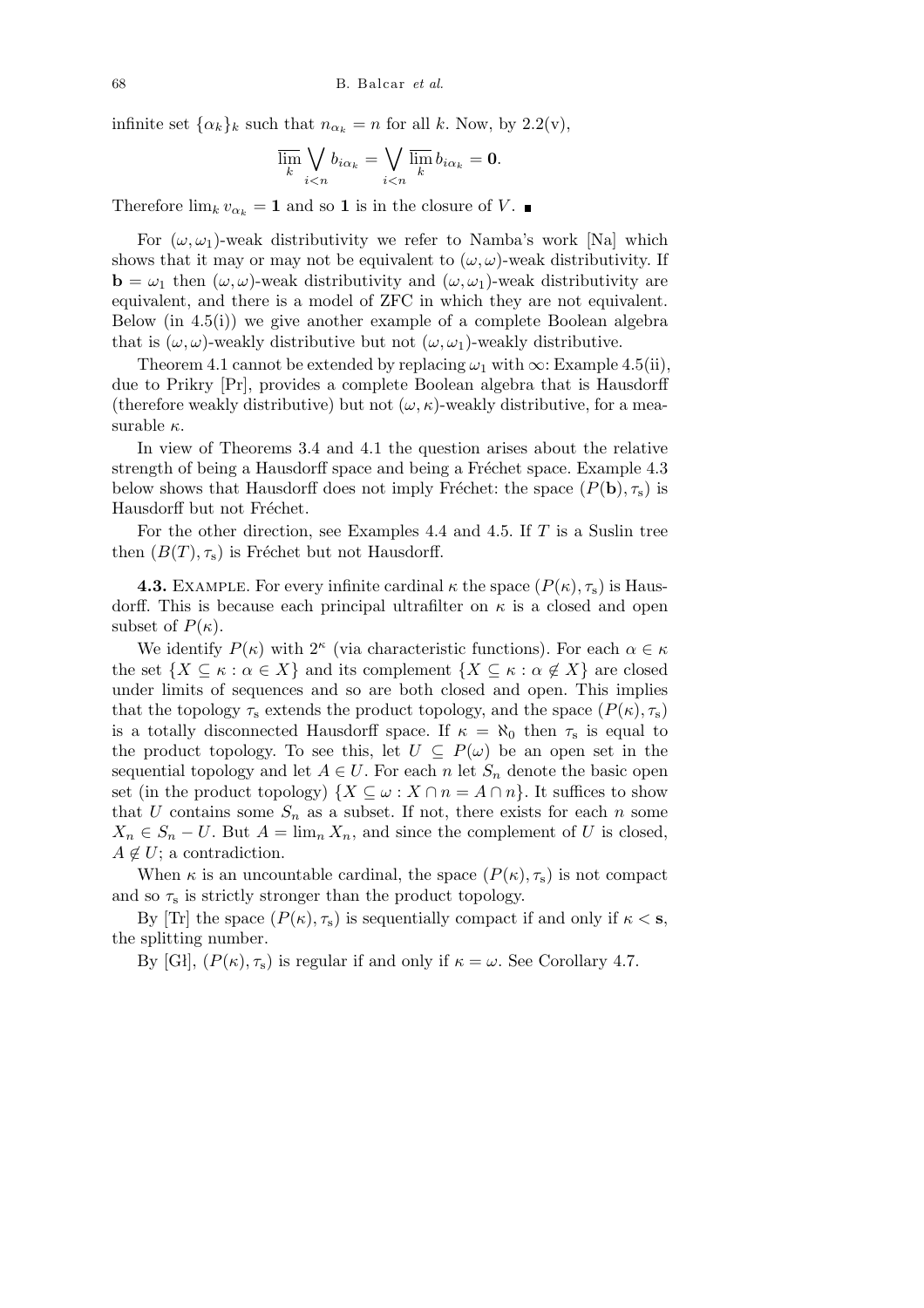**4.4.** Example (Aronszajn trees). We show that the Boolean algebra associated with a Suslin tree is an example of a Fréchet space that is not Hausdorff. We point out that in ZFC, the only known examples of algebras that are Fréchet spaces are measure algebras.

Let *T* be an Aronszajn tree and assume that each node has at least two immediate successors. Let  $B(T)$  denote the complete Boolean algebra that has upside down *T* as a dense set. We will show that  $(B(T), \tau_s)$  is not a Hausdorff space. This shows that the converse of Theorem 4.1 is not provable: if *T* is a Suslin tree then  $B(T)$  is a ccc  $\omega$ -distributive Boolean algebra.

We prove that **0** and **1** cannot be separated by open sets: we show that **1**  $∈$   $V \triangle V$  for every open neighborhood  $V$  of **0**. Let  $V ∈ \mathcal{N}_0$ . For every  $\alpha \in \omega_1$ , the *α*th level  $T_\alpha$  of the tree is a countable partition of **1** and so there exists a finite set  $u_{\alpha} \subseteq T_{\alpha}$  such that  $x_{\alpha} = \sqrt{(T_{\alpha} - u_{\alpha})} \in V$ . Let  $y_{\alpha} = \bigvee u_{\alpha}$ . We claim that there is a  $\beta$  such that  $y_{\beta} \in V$ ; this will complete the proof as  $\mathbf{1} = x_{\beta} \wedge y_{\beta} \in V \wedge V$ .

Let  $f : [\omega_1]^2 \to \{0,1\}$  be the function defined as follows:  $f(\alpha, \beta) = 0$  if  $y_{\alpha} \wedge y_{\beta} = 0$  and  $f(\alpha, \beta) = 1$  otherwise. By the Dushnik–Miller Theorem there exists a set  $I \subseteq \omega_1$ , either homogeneous in color 0 and of size  $\aleph_0$ , or homogeneous in color 1 and of size *ℵ*1. The latter case is impossible because the  $u_{\alpha}$ s are disjoint finite sets in an Aronszajn tree (see [Je], Lemma 24.2). Hence there is an infinite set  $\{\alpha_n : n \in \omega\}$  such that the  $y_{\alpha_n}$  are pairwise disjoint. Thus the sequence  $\{y_{\alpha_n}\}$  converges to **0** and so there exists some *n* such that  $y_{\alpha_n} \in V$ .

**4.5.** Examples (using large cardinals).

(i) Assume that there exists a nontrivial  $\aleph_2$ -saturated  $\sigma$ -ideal *I* on  $P(\omega_1)$ , and assume that  $\mathbf{b} = \aleph_2$ . Both these assumptions are consequences of Martin's Maximum (MM), with  $I =$  the nonstationary ideal.

Let  $B = P(\omega_1)/I$ . Then *B* is a complete Boolean algebra and satisfies the  $\aleph_2$ -chain condition. Since  $\mathbf{b} = \aleph_2$ , the space  $(P(\omega_1), \tau_s)$  is Fréchet, and so by Lemma 2.8,  $(B, \tau_s)$  is Fréchet. Therefore *B* is weakly distributive.

Since forcing with *B* collapses  $\aleph_1$ , *B* is not  $(\omega, \omega_1)$ -weakly distributive, and hence  $(B, \tau_s)$  is not Hausdorff.

The space  $(P(\omega_1), \tau_s)$  is separable: this follows from MM, specifically from  $\mathbf{p} = \aleph_2$  (cf. [Fr0], [To] and [Ro]). Hence  $(B, \tau_s)$  is separable, and so the complete Boolean algebra *B* is countably generated.

This example is in the spirit of [Gł] where a similar example is presented using MA and a measurable cardinal.

(ii) Let  $\kappa$  be a measurable cardinal, and let *B* be the complete Boolean algebra associated with Prikry forcing. *B* is not  $(\omega, \kappa)$ -weakly distributive as it changes the cofinality of  $\kappa$  to  $\omega$ . But the space  $(B, \tau_s)$  is Hausdorff: For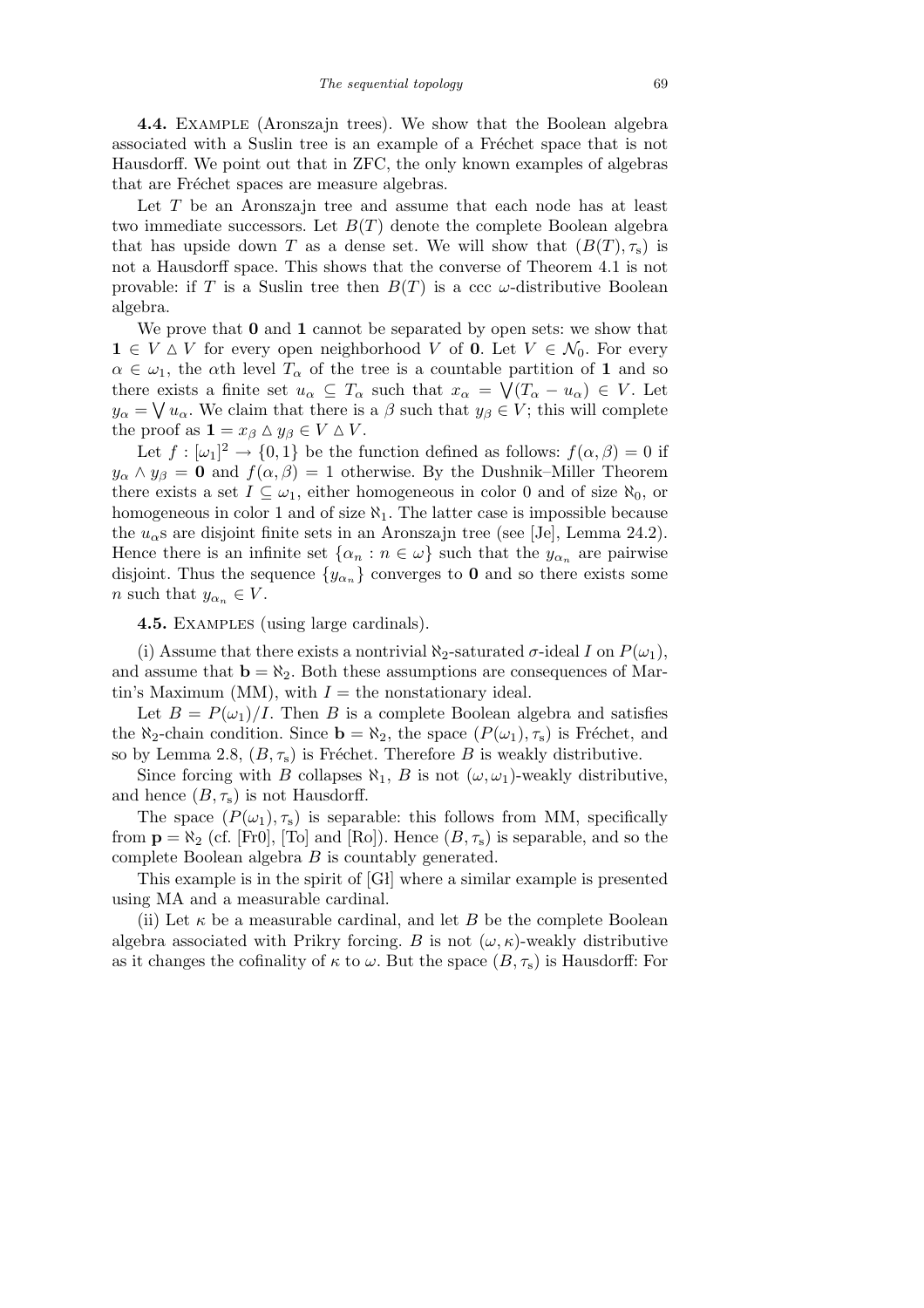any  $a \in B^+$  there is a *κ*-complete ultrafilter on *B* containing *a* (cf. [Pr]). Every such ultrafilter is a clopen set in  $(B, \tau_s)$ .

Thus Hausdorffness does not imply  $(\omega, \infty)$ -weak distributivity of  $(B, \tau_s)$ . We do not know if the large cardinal assumption is necessary.

A topological space is *regular* if points can be separated from closed sets; equivalently, for every point *x* and its neighborhood *U* there exists an open set *V* such that  $x \in V$  and  $cl(V) \subseteq U$ . The space  $(B, \tau_s)$  is regular if and only if for every  $U \in \mathcal{N}_0$  there is some  $V \in \mathcal{N}_0$  such that  $\text{cl}(V) ⊆ U$ .

A result proved independently in [Tr] and [Gł] states that the atomic algebra  $P(\omega_1)$  is not regular. The following lemma uses the method employed in these papers.

**4.6.** LEMMA. *In the space*  $(P(\omega_1), \tau_s)$  *for every*  $V \in \mathcal{N}_0$  *there exists a closed unbounded set*  $C \subset \omega_1$  *such that*  $\omega_1 - \beta \in \text{cl}(V)$  *for every*  $\beta \in C$ *.* 

Proof. Let *V* be an open neighborhood of  $\emptyset$ . Let  $\{A_{\alpha n} : \alpha \in \omega_1, n \in \omega\}$ be an Ulam matrix, i.e. a double array of subsets of  $\omega_1$  with the following properties:

$$
A_{\alpha n} \cap A_{\alpha m} = \emptyset \quad (n \neq m),
$$
  
\n
$$
A_{\alpha n} \cap A_{\beta n} = \emptyset \quad (\alpha \neq \beta),
$$
  
\n
$$
\bigcup_{n \in \omega} A_{\alpha n} = \omega_1 - \alpha.
$$

By Lemma 2.5 there exists for each  $\alpha$  some  $k_{\alpha}$  such that  $X_{\alpha} =$ S  $n ≥ k_α$  *Aαn* is in *V*. There exist some *k* and an uncountable set *W* such that  $k_{\alpha} = k$ for every  $\alpha \in W$ . Let *C* be the set of all limits of increasing sequences of ordinals in *W*. We claim that  $\omega_1 - \beta \in \text{cl}(V)$  for every  $\beta \in C$ .

Let  $\alpha_0 < \alpha_1 < \ldots < \alpha_n < \ldots$  be in W such that  $\beta = \lim_n \alpha_n$ . Note that  $\lim_{n}$   $\bigcup_{i \leq k}$   $A_{\alpha_{n}}i = \bigcup_{i \leq k} \lim_{n}$   $A_{\alpha_{n}}i = \emptyset$ , and hence  $X = \lim_{n} X_{\alpha_{n}} = \omega_{1} - \beta$ . Therefore  $X \in \text{cl}(V)$ .

**4.7.** COROLLARY. *The space*  $(P(\omega_1), \tau_s)$  *is not regular.* 

P r o o f. Let *U* be the set of all  $x \subset \omega_1$  whose complement is uncountable. *U* is an open neighborhood of  $\emptyset$  and, by Lemma 4.6, does not contain  $\text{cl}(V)$ for any  $V \in \mathcal{N}_0$ .

**4.8.** Corollary. *If a complete Boolean algebra B does not satisfy the countable chain condition then* (*B, τ*s) *is not regular.*

P r o o f. *B* contains  $P(\omega_1)$  as a complete subalgebra, therefore as a closed subspace. Hence it is not regular.  $\blacksquare$ 

**4.9.** COROLLARY. Let  $B = P(\omega_1)$ , or more generally, let B be a complete *Boolean algebra that does not satisfy the countable chain condition. If*  ${U_n}_n$ *bootean algebra that abes not satisfy the countable chain cor*<br>is a countable subset of  $\mathcal{N}_0$  then  $\bigcap_n \text{cl}(U_n)$  is uncountable.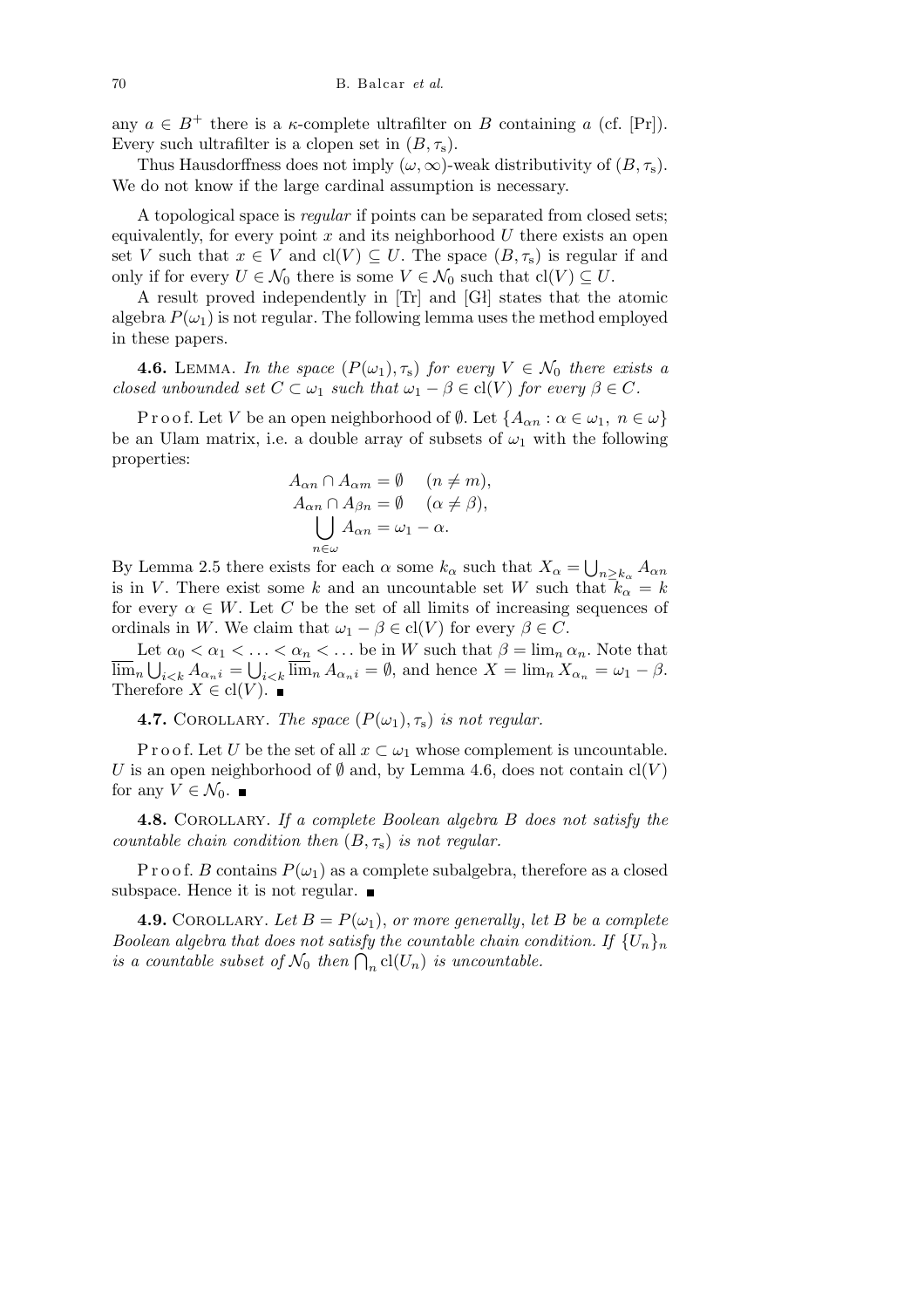P r o o f. This follows easily from Lemma 4.6 when  $B = P(\omega_1)$ . In the general case,  $(B, \tau_s)$  contains  $P(\omega_1)$  as a subspace and each  $U_n \cap P(\omega_1)$  is an open neighborhood of *∅*.

**4.10.** Corollary. *Let B be a complete Boolean algebra*, *and assume that in the space*  $(B, \tau_s)$  *there exists a countable family*  $\{U_n\}_n$  *of neighborhoods of* **0** *such that*  $\bigcap_n cl(U_n) = \{0\}$ *. Then B satisfies the countable chain condition and*  $(B, \tau_s)$  *is Fréchet.* 

P r o o f. *B* satisfies ccc by Corollary 4.9. Also, (*B, τ*s) is clearly Hausdorff and so *B* is weakly distributive by Lemma 4.2. Hence, by Theorem 3.4, *B* is a Fréchet space.  $\blacksquare$ 

We conclude this section with some remarks:

A Fréchet space is Hausdorff if and only if  $\sim$ 

$$
\bigcap \{V \vee V : V \in \mathcal{N}_0\} = \{\mathbf{0}\}.
$$

Even more is true: If the space  $(B, \tau_s)$  is Fréchet and Hausdorff, then for every *<sup>k</sup>*, \

$$
\bigcap \{V \vee \ldots \vee V(k \text{ times}) : V \in \mathcal{N}_0\} = \{\mathbf{0}\}.
$$

This is a consequence of the following:

**4.11.** LEMMA. Let *B* be a *σ*-complete Boolean algebra such that  $(B, \tau_s)$  *is Fréchet. Then for every*  $U \in \mathcal{N}_0^d$  there exists a  $V \in \mathcal{N}_0^d$  such that  $V \vee V \vee V \subseteq$  $U \vee U$ .

In the next section we use this consequence of Lemma 4*.*11:

**4.12.** COROLLARY. If *B is as in Lemma* 4.11 *and*  $U \in \mathcal{N}_0^d$  *then there exists a*  $V \subseteq U$  *in*  $\mathcal{N}_0^d$  *such that*  $cl(V) \vee cl(V) \subseteq U \vee U$ *.* 

(To see that this follows from Lemma 4.11, use  $\text{cl}(V) \subseteq V \vee V$ .)

Proof (of Lemma 4.11). Assume that for every  $V \in \mathcal{N}_0^d$  there exist *x*, *y* and *z* in *V* such that  $x \lor y \lor z \notin U \lor U$ . Note that  $U \lor U = U \land U$  and is downward closed.

Let  $V_0 = U$ ; by induction we define neighborhoods  $V_n$  and points  $x_n, y_n$ ,  $z_n$  as follows: For each n let  $x_n, y_n, z_n \in V_n$  be such that  $x_n \vee y_n \vee z_n \notin U \vee U$ . Then let  $V_{n+1} \subseteq V_n$  be in  $\mathcal{N}_0^d$  and such that the sets  $x_n \vee V_{n+1}$ ,  $y_n \vee V_{n+1}$ and  $z_n \vee V_{n+1}$  are all included in  $V_n$ ; such a neighborhood exists by the one-sided continuity of *∨*. T

Let  $X = \bigcap_n \text{cl}(V_n)$  and  $\overline{x} = \overline{\lim}_n x_n, \overline{y} = \overline{\lim}_n y_n$  and  $\overline{z} = \overline{\lim}_n z_n$ . The set *X* is topologically closed and downward closed, and  $X \subseteq cl(U) \subseteq U \vee U$ .

We claim that  $\overline{x}, \overline{y}, \overline{z} \in X$ . Thus let us prove that  $\overline{x} \in \text{cl}(V_n)$  for each *n*. We have  $x_n \in V_n$ , and by induction on  $k > 0$  we see that  $x_n \vee x_{n+1} \vee \ldots \vee x_n$ *x*<sub>n+k</sub>  $\in$  *V<sub>n</sub>*. Thus  $\bigvee_{i \geq n} x_i \in \text{cl}(V_n)$  and  $\overline{x} \in \text{cl}(V_n)$ .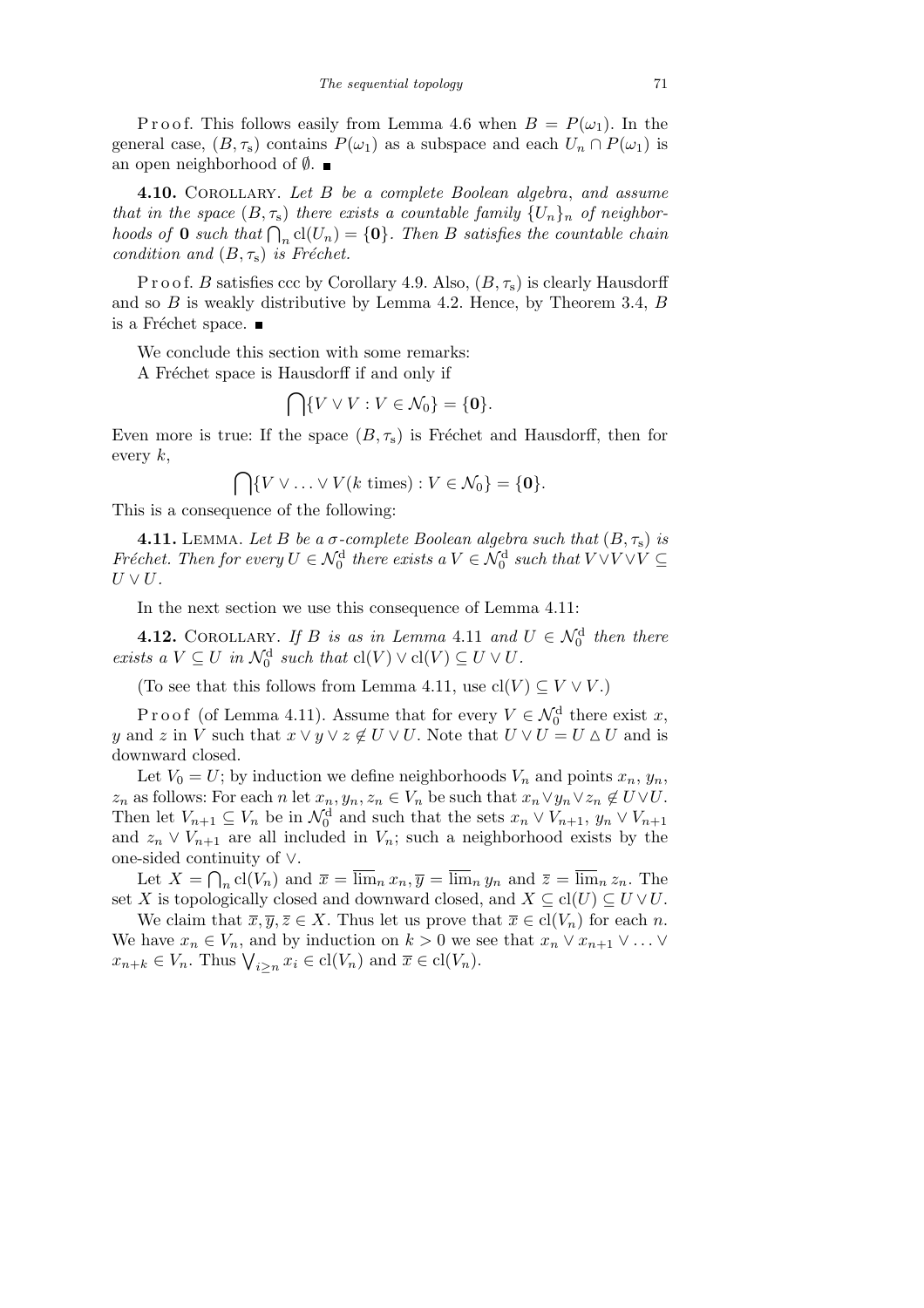Next we claim that  $\overline{x}$ *∨X*  $\subseteq$  *X* (and similarly for  $\overline{y}$ ,  $\overline{z}$ ). Let *n* be arbitrary; we show that  $\overline{x} \vee X \subseteq \text{cl}(V_n)$ . For any *k* we have  $x_n \vee \ldots \vee x_{n+k} \vee V_{n+k+1}$  $\subseteq$  *V<sub>n</sub>*, and by the one-sided continuity of  $\vee$  it follows that *x<sub>n</sub>*  $\vee$  *. .* .  $\vee$  *x<sub>n+k</sub>*  $\subseteq V_n$ , and by the one-sided continuity of  $\vee$  it follows that  $x_n \vee \dots \vee x_{n+k}$ <br> $\vee$ cl $(V_{n+k+1}) \subseteq cl(V_n)$ . Hence  $x_n \vee \dots \vee x_{n+k} \vee X \subseteq cl(V_n)$ , and so  $\bigvee_{i \geq n} x_i \vee X$  $\subseteq$  cl(*V<sub>n</sub>*). As  $\overline{x} \leq \bigvee_{i \geq n} x_i$  and cl(*V<sub>n</sub>*) is downward closed, we have  $\overline{x} \vee X$ *⊆* cl(*Vn*).

Now it follows that  $\overline{x} \vee \overline{y} \vee \overline{z}$  is in *X* and hence in  $U \vee U$ . But  $\overline{x} \vee \overline{y} \vee \overline{z} =$  $\lim_{n \to \infty} (x_n \vee y_n \vee z_n)$ . As the complement of  $U \vee U$  is upward closed, we have  $i \geq n$ (*x*<sub>*i*</sub>  $\vee$  *y*<sub>*i*</sub>  $\vee$  *z*<sub>*i*</sub>)  $\notin U$   $\vee$  *U* for each *n*, and because  $U \vee U$  is topologically open, we have  $\overline{x} \lor \overline{y} \lor \overline{z} \notin U \lor U$ , a contradiction. ■

**5. Metrizability.** We will show that for complete ccc Boolean algebras, Hausdorffness of the sequential topology is a strong property: it implies metrizability, and equivalently, the existence of a strictly positive Maharam submeasure. We remark that the assumption of completeness is essential.

**5.1.** Theorem. *If B is a complete Boolean algebra*, *then the following are equivalent*:

(i) *B is ccc and*  $(B, \tau_s)$  *is a Hausdorff space*,

(ii) *there exists a countable family*  $\{U_n\}_n$  *of open neighborhoods of* **0** *such that*  $\bigcap_n \text{cl}(U_n) = \{\mathbf{0}\},\$ 

(iii) *the operation*  $\vee$  *is continuous at*  $(0,0)$ *, i.e. for every*  $V \in \mathcal{N}_0$  *there exists a*  $U \in \mathcal{N}_0$  *such that*  $U \vee U \subseteq V$ ,

(iv)  $(B, \tau_s)$  *is a regular space*,

(v)  $(B, \tau_s)$  *is a metrizable space*,

(vi) *B carries a strictly positive Maharam submeasure.*

The equivalence of  $(v)$  and  $(vi)$  is proved in [Ma], and  $(v)$  implies (i). We shall prove in this section that properties  $(i)$ –(iv) are equivalent and imply (vi). First we claim that each of the four properties implies that *B* satisfies ccc, and that the space  $(B, \tau_s)$  is Fréchet.

If  $B$  is ccc and Hausdorff, then by Theorems 4.1 and 3.4 it is Fréchet.

Property (ii) implies Fréchet by Corollary 4.10, and property (iv) implies (i) (and hence Fréchet) by Corollary  $4.8$ .

To complete the claim,  $5.2-5.5$  below prove that (iii) implies Fréchet. Let *B* be a complete Boolean algebra and assume that *∨* is continuous at (**0***,* **0**).

**5.2.** Lemma. *B satisfies the countable chain condition.*

If *B* does not satisfy ccc then  $(B, \tau_s)$  contains  $P(\omega_1)$  as a closed subspace. Thus the lemma is a consequence of the following lemma closely related to Corollary 4.7: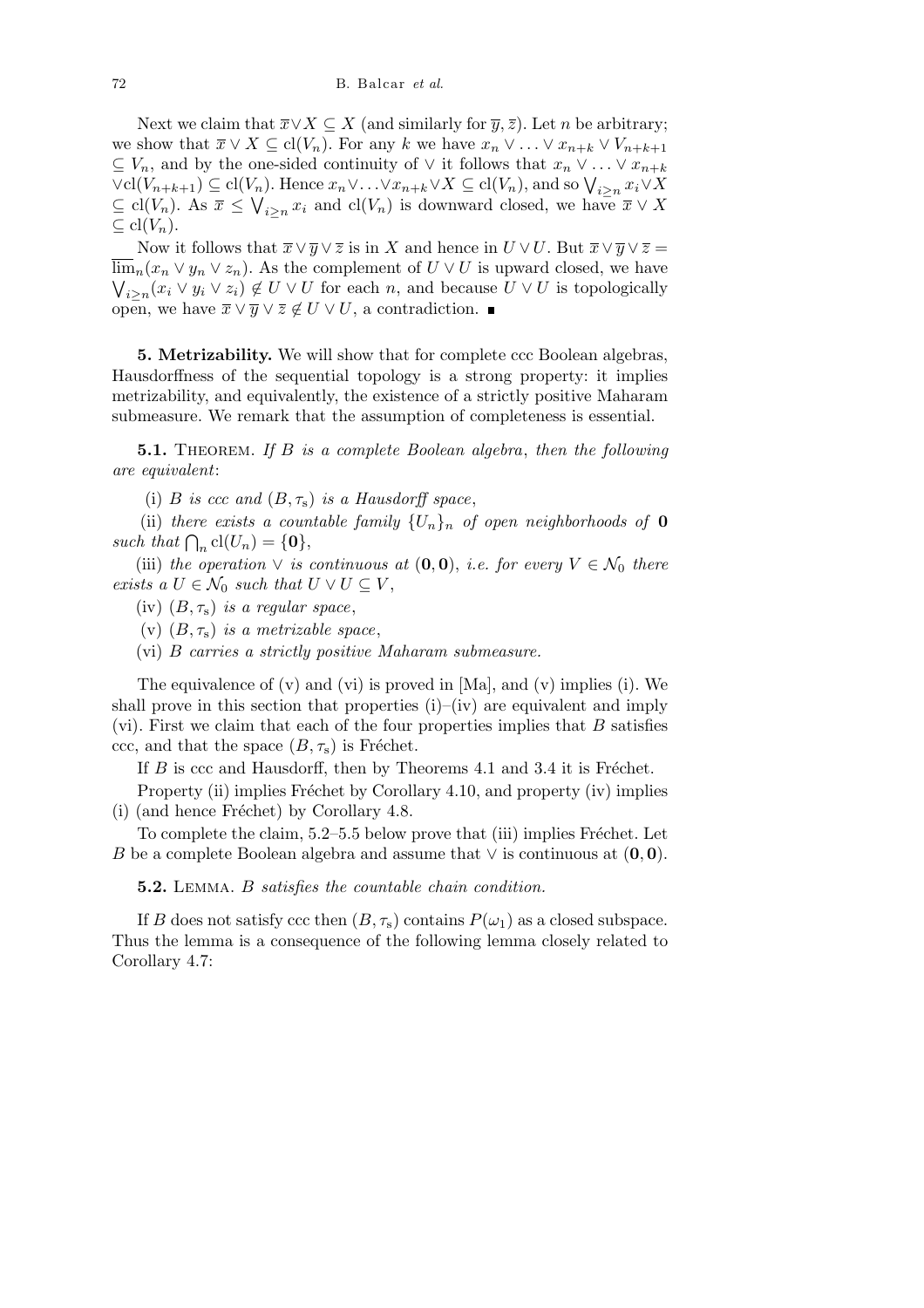**5.3.** LEMMA. *In*  $(P(\omega_1), \tau_s)$  *the operation*  $\cup$  *is not continuous at*  $(\emptyset, \emptyset)$ *.* 

P r o o f. Let *U* be the set of all  $x \subset \omega_1$  whose complement is uncountable. *U* is an open neighborhood of  $\emptyset$ . We will show that for every  $V \in \mathcal{N}_0$  there exist *Y* and *Z* in *V* such that  $Y \cup Z \notin U$ . Thus let  $V \in \mathcal{N}_0$ .

By Lemma 4.6 there exists an *X* such that  $X \notin U$  while  $X \in cl(V)$ . By Corollary 3.7 there exist *Y* and *Z* in *V* such that  $X = Y \triangle Z$ . But *Y* ∆ *Z*  $\subset$  *Y*  $\cup$  *Z* and therefore *Y*  $\cup$  *Z*  $\notin$  *U*. ■

**5.4.** Lemma. *B is weakly distributive.*

P r o o f. Assume that *B* is not weakly distributive. By Lemma 4.2 there exists some  $a \neq 0$  such that  $a \in \text{cl}(V)$  for every  $V \in \mathcal{N}_0$ .

Let  $U = \{x \in B : x \not\geq a\}$ ; then *U* is a neighborhood of **0**. We claim that  $V \vee V \nsubseteq U$  for every  $V \in \mathcal{N}_0$ , contradicting the continuity of  $\vee$ . Thus let  $V \in \mathcal{N}_0$  be arbitrary.

We have  $a \in \text{cl}(V)$ . By Corollary 3.7,  $a \in V \triangle V$  and so there exist x and *y* in *V* such that  $a = x \Delta y$ . If we let  $b = x \vee y$  then  $b \ge a$  and therefore *b*  $\notin U$ . But *b* ∈ *V*  $\vee$  *V*, completing the proof.  $\blacksquare$ 

**5.5.** COROLLARY.  $(B, \tau_s)$  *is Fréchet.* 

Proof. Use Theorem 3.4.  $\blacksquare$ 

For the rest of Section 5 we assume that *B* is a complete Boolean algebra that satisfies the countable chain condition, and that the space  $(B, \tau_s)$  is Fréchet. In particular,  $\mathcal{N}_0^d$  is a neighborhood base, so we shall only consider those neighborhoods of **0** that are downward closed.

To prove that  $(i)$ – $(iv)$  are equivalent, we first observe that  $(iii)$  implies  $(iv):$ 

**5.6.** PROPOSITION. *If*  $\vee$  *is continuous at*  $(\mathbf{0}, \mathbf{0})$  *then*  $(B, \tau_s)$  *is regular.* 

P r o o f. Let  $V \in \mathcal{N}_0$ . By homogeneity, it suffices to find an open *U* such that  $cl(U) ⊆ V$ . Since  $∨$  is continuous at  $(0,0)$  and since  $(B, \tau_s)$  is Fréchet, by Corollary 3.7 there exists a  $U \in \mathcal{N}_0^d$  such that  $\text{cl}(U) \subseteq U \vee U \subseteq V$ .

As (iv) implies (i), it remains to show that (i) implies (ii) and that (ii) implies (iii). Lemma 5.7 proves the latter:

**5.7.** LEMMA. Assume that  $(B, \tau_s)$  satisfies (ii). Then the operation  $\vee$  is *continuous at* (**0***,* **0**)*.*

P r o o f. As  $(B, \tau_s)$  is Fréchet, the set  $\mathcal{N}_0^d$  of all downward closed open neighborhoods of **0** is a neighborhood base. Thus let us assume that there exists a  $U \in \mathcal{N}_0^d$  such that for every  $V \in \mathcal{N}_0$  there exist *x* and *y* in *V* with *x*  $\vee$  *y* ∉ *U*.

Let  $\{V_n\}_n$  in  $\mathcal{N}_0^d$  be such that  $\bigcap_n cl(V_n) = \{0\}$ . We construct a descending sequence of neighborhoods  $U_n$  in  $\mathcal{N}_0^d$  as follows: Let  $U_0 = V_0 \cap U$ . Given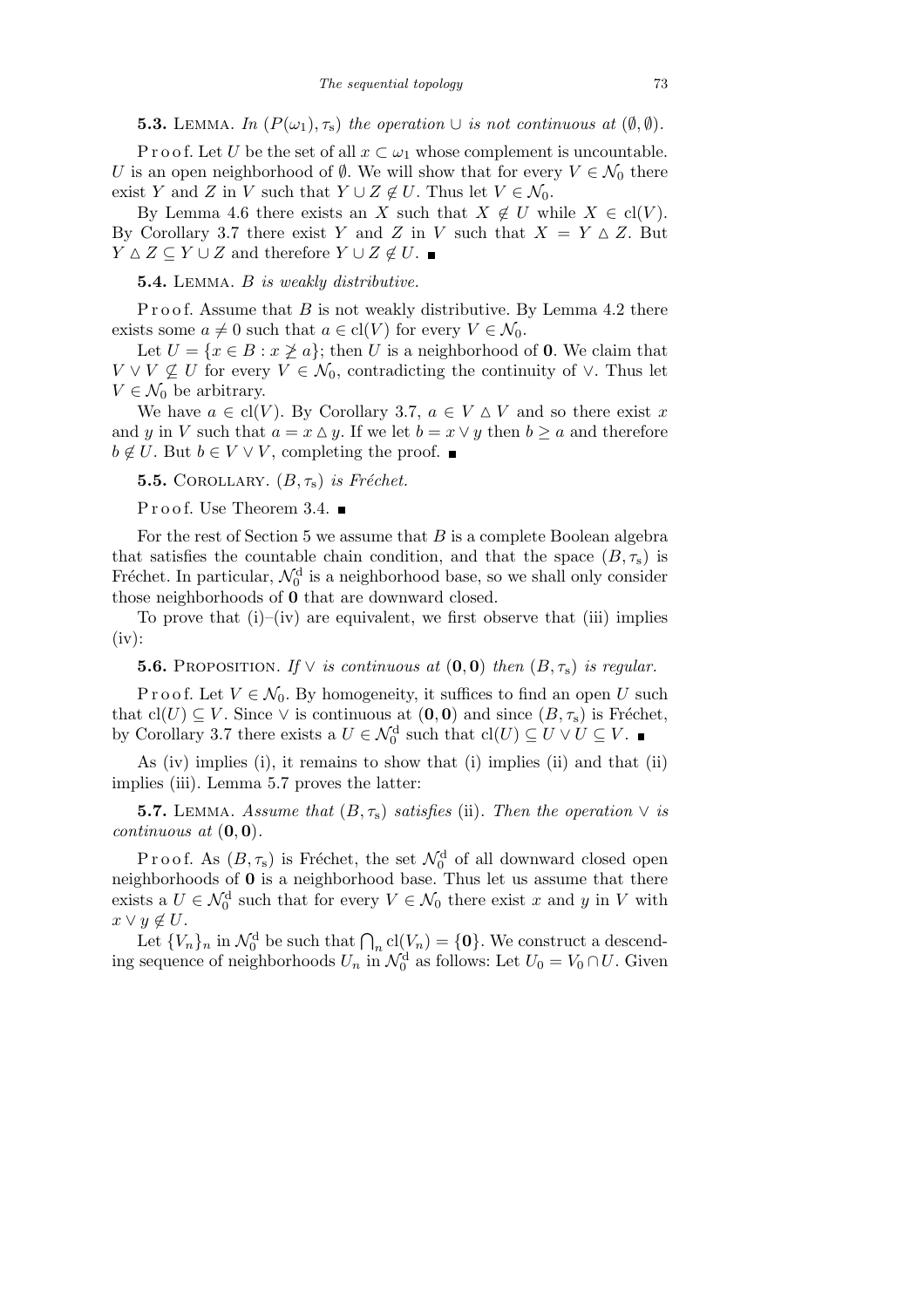$U_n$  let  $x_n, y_n \in U_n$  be such that  $x_n \vee y_n \notin U$ . By (separate) continuity of  $\vee$ there exists a set  $U_{n+1} \in \mathcal{N}_0^d$  such that  $x_n \vee U_{n+1} \subset U_n$  and  $y_n \vee U_{n+1} \subset U_n$ ; moreover, we may assume that  $U_{n+1}$  is included in  $V_{n+1}$ .

Let  $\bar{x} = \overline{\lim} x_n$  and  $\bar{y} = \overline{\lim} y_n$ . First we claim that  $\bar{x} = \bar{y} = \mathbf{0}$  and therefore  $\overline{x} \vee \overline{y} = 0 \in U$ .  $\mathbf{v}$  $\ddot{\phantom{0}}$ 

We have  $\bar{x} =$  $z_n$ <sup>*z*<sub>*n*</sub></sub> where  $z_n$  =</sup> have  $\bar{x} = \bigwedge_n z_n$  where  $z_n = \bigvee_k x_{n+k}$ . It suffices to prove that for each *n*,  $\bigwedge_m z_m$  is in the closure of  $U_n$ , and for that it is enough to show that  $z_m \in \text{cl}(U_n)$  for each  $m \geq n$ .

Let *n* be arbitrary and let  $m \geq n$ . As for each *k* we have  $x_{m+k} \vee U_{m+k+1} \subset$ *U*<sub>*m*+*k*</sub>, it follows (by induction on *k*) that  $x_m \vee x_{m+1} \vee \ldots \vee x_{m+k} \in U_m \subset U_n$ . Hence  $z_m \in \text{cl}(U_n)$ .

Now we get a contradiction by showing that  $\overline{x} \vee \overline{y} \notin U$ . We have  $\overline{x} \vee \overline{y} =$ lim( $x_n \vee y_n$ ) =  $\bigwedge_n z_n$  where  $z_n = \bigvee_{k \geq n} (x_k \vee y_k)$ . As *U* is a downward closed open set and  $x_k \vee y_k \notin U$  for each  $k$ , we have  $z_n \notin U$  for each  $n$  and therefore  $z_n \not\in U$ .

We now prove that (i) implies (ii):

**5.8.** LEMMA. Let *B* be a complete ccc Boolean algebra such that  $(B, \tau_s)$ *is a Hausdorff space. Then there exists a sequence*  $\{U_n\}_n$  *in*  $\mathcal{N}_0$  *such that*  $_{n}$  cl( $U_{n}$ ) = {**0**}*.* 

P r o o f. For any given  $b \in B^+$  we shall find a sequence  $\{V_n\}_n$  in  $\mathcal{N}_0^d$  such that  $c_b = b - \sqrt{\left(\bigcap_n \text{cl}(V_n)\right)} \neq 0$ . Then the set of all such  $c_b$  is algebraically dense and therefore there exists a partition  $\{c_k\}_k$  of **1** and sequences  $\{V_n^k\}_n$ dense and therefore there exists a partition  $\{c_k\}_k$  of **1** and sequences  $\{V_n\}_n$ <br>with  $\bigvee(\bigcap_n \text{cl}(V_n^k)) \wedge c_k = \mathbf{0}$ . Now if we let  $U_n = V_n^0 \cap V_n^1 \cap \ldots \cap V_n^n$  for each *n*, we get a sequence with the desired properties.

Thus let  $b \neq 0$ . We construct the sequence  $\{V_n\}_n$ . For every set  $S \subseteq B$ let  $S^{(n)}$  denote the *n*-fold joint  $S \vee \ldots \vee S$ .

As the space is Hausdorff, there exists a  $V_0 \in \mathcal{N}_0^d$  such that  $b \notin V_0 \vee V_0$ . By Lemma 4.11 and Corollary 4.12 there exists for each *n* some  $V_{n+1} \in \mathcal{N}_0^d$ such that  $\text{cl}(V_{n+1}) \lor \text{cl}(V_{n+1}) \subseteq V_n \lor V_n$ , and  $V_{n+1}^{(3)} \subseteq V_n^{(2)}$ . Let *X* =  $\overline{\mathcal{L}}$  $\mathcal{L} \text{cl}(V_{n+1}) \vee \text{cl}(V_{n+1}) \subseteq V_n \vee V_n$ , and  $V_{n+1}^{(3)} \subseteq V_n^{(2)}$ . Let  $X = \bigcap_n \text{cl}(V_n)$ and  $a = \bigvee X$ .

In order to prove that  $b - a \neq 0$ , it suffices to show that  $a \in V_0 \vee V_0$ , because that set is downward closed and *b* is outside it. By ccc,  $a = \lim_{n} a_n$ where  $a_n \in X^{(n)}$  for each  $n$ . We claim that  $X^{(n)} \subseteq V_2 \vee V_2$  for each  $n$ . Then  $a \in \text{cl}(V_2 \vee V_2) \subseteq V_2^{(4)} \subseteq V_1^{(3)} \subseteq V_0^{(2)}$  $0^{(2)}$ .

The claim is proved as follows (we may assume that *n* is even):

$$
X^{(n)} \subseteq (\text{cl}(V_{n+1}))^{(n)} \subseteq V_n^{(n)} \subseteq \ldots \subseteq V_2^{(2)}.
$$

This completes the proof of the equivalence of properties  $(i)$ – $(iv)$ . We make the following remark: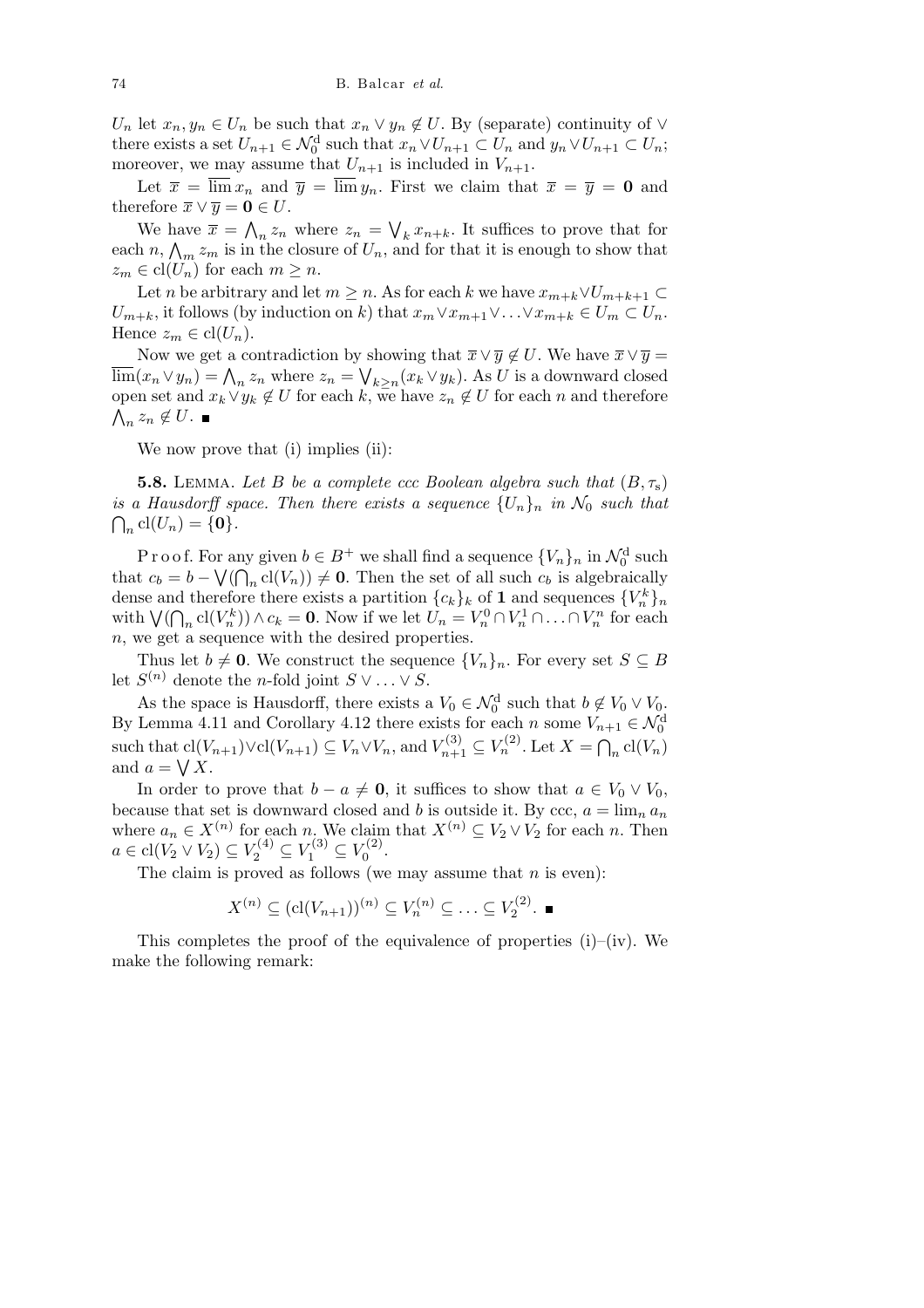**5.9.** COROLLARY. Let *B* be a complete Boolean algebra such that  $(B, \tau_s)$ *is a regular space. Then the Boolean operations*  $\wedge$ ,  $-$  *and*  $\triangle$  *are continuous*, *and*  $(B, \Delta, \mathbf{0}, \tau_s)$  *is a topological group. Moreover*,  $(B, \tau_s)$  *is a completely regular space.*

P r o o f. As  $(B, \tau_s)$  is Fréchet, **0** has a neighborhood base  $\mathcal{N}_0^d$  of sets for which  $U \Delta U = U \vee U$ . Because  $\vee$  is continuous at  $(0,0)$ ,  $\Delta$  is also continuous at  $(0,0)$ . From that it easily follows that  $\Delta$  is continuous (at every  $(u, v) \in B \times B$ ) and that  $(B, \Delta, \mathbf{0}, \tau_s)$  is a topological group. Consequently, *∨* and *∧* are also continuous everywhere. Finally, every regular topological group is completely regular (cf. [HeRo]).  $\blacksquare$ 

We now prove (vi), assuming that  $(B, \tau_s)$  is regular.

**5.10.** LEMMA. (a) *There exists a sequence*  $\{U_n\}_n$  *of elements of*  $\mathcal{N}_0^{\text{d}}$  *such* **3.10.** LEMMA. (a) There exists a sequence  $\{U_n\}_n$  of elements of  $N_0^{\infty}$  such that  $\text{cl}(U_{n+1}) \subset U_{n+1} \vee U_{n+1} \subset U_n$  for every n and such that  $\bigcap_n U_n = \{0\}.$ (b) *Moreover*,  ${U_n}_n$  *is a neighborhood base of* **0***.* 

P r o o f. (a) By continuity of  $\vee$  there is a sequence  $\{U_n\}_n$  in  $\mathcal{N}_0^d$  such that *V*<sub>*n*+1</sub>  $\vee U_{n+1} \subset U_n$  for every *n*. By (ii) we may assume that  $\bigcap_n U_n = \{0\}$ .

(b) We prove that the  $U_n$  form a neighborhood base. Assume not. Then there exists a  $V \in \mathcal{N}_0$  such that  $U_n \nsubseteq V$  for every *n*. For each *n* let  $x_n$  be such that  $x_n \in U_n - V$ .

It follows by induction on *k* that  $x_{n+1} \vee x_{n+2} \vee \ldots \vee x_{n+k} \in U_n$  for each *n* and each *k*. Thus  $\bigvee_k x_{n+k} \in cl(U_n)$  and it follows that  $\overline{\lim} x_n \in U_m$  for  $n$ each *m*; hence  $\overline{\lim} x_n = 0$  and so  $\lim x_n = 0$ . This is a contradiction because *V* is a neighborhood of **0**.  $\blacksquare$ 

We are now ready to prove (vi). Let  ${U_n}_n$  be a neighborhood base of **0** as in Lemma 5.10, with  $U_0 = B$ . Let **D** be the set of all rational numbers of as in Lemma 5.10<br>the form  $r = \sum_{i=1}^{k}$  $\binom{k}{i=1}$  2<sup>-*n*<sub>i</sub></sup> where  $\{n_1, \ldots, n_k\}$  is a finite increasing sequence of positive integers. For each  $r \in \mathbf{D}$  as above, let  $V_r = U_{n_1} \vee \ldots \vee U_{n_k}$ , and let  $V_1 = U_0 = B$ . For each  $a \in B$ , we define

$$
\mu(a) = \inf\{r \in \mathbf{D} \cup \{1\} : a \in V_r\}.
$$

**5.11.** Lemma. *The function µ is a strictly positive Maharam submeasure.*

P r o o f. We repeatedly use the following fact that follows by induction on *k*: For every increasing sequence  $\{n_1, \ldots, n_k\}$  of nonnegative integers,  $U_{n_1+1} \vee \ldots \vee U_{n_k+1} \subseteq U_{n_1}.$ 

First, if  $a \leq b$  then  $\mu(a) \leq \mu(b)$ ; this is because for all  $r, s \in \mathbf{D}$ , if  $r \leq s$ then  $V_r \subseteq V_s$ .

Second,  $\mu(a \vee b) \leq \mu(a) + \mu(b)$  for all *a* and *b*; this is because  $V_r \vee V_s \subseteq V_{r+s}$ for all *r* and *s* such that  $r + s < 1$ .

Third, the submeasure  $\mu$  is strictly positive: if  $a \neq 0$  then there exists a positive integer *n* such that  $a \notin U_n = V_{1/2^n}$ , and so  $\mu(a) \geq 1/2^n$ .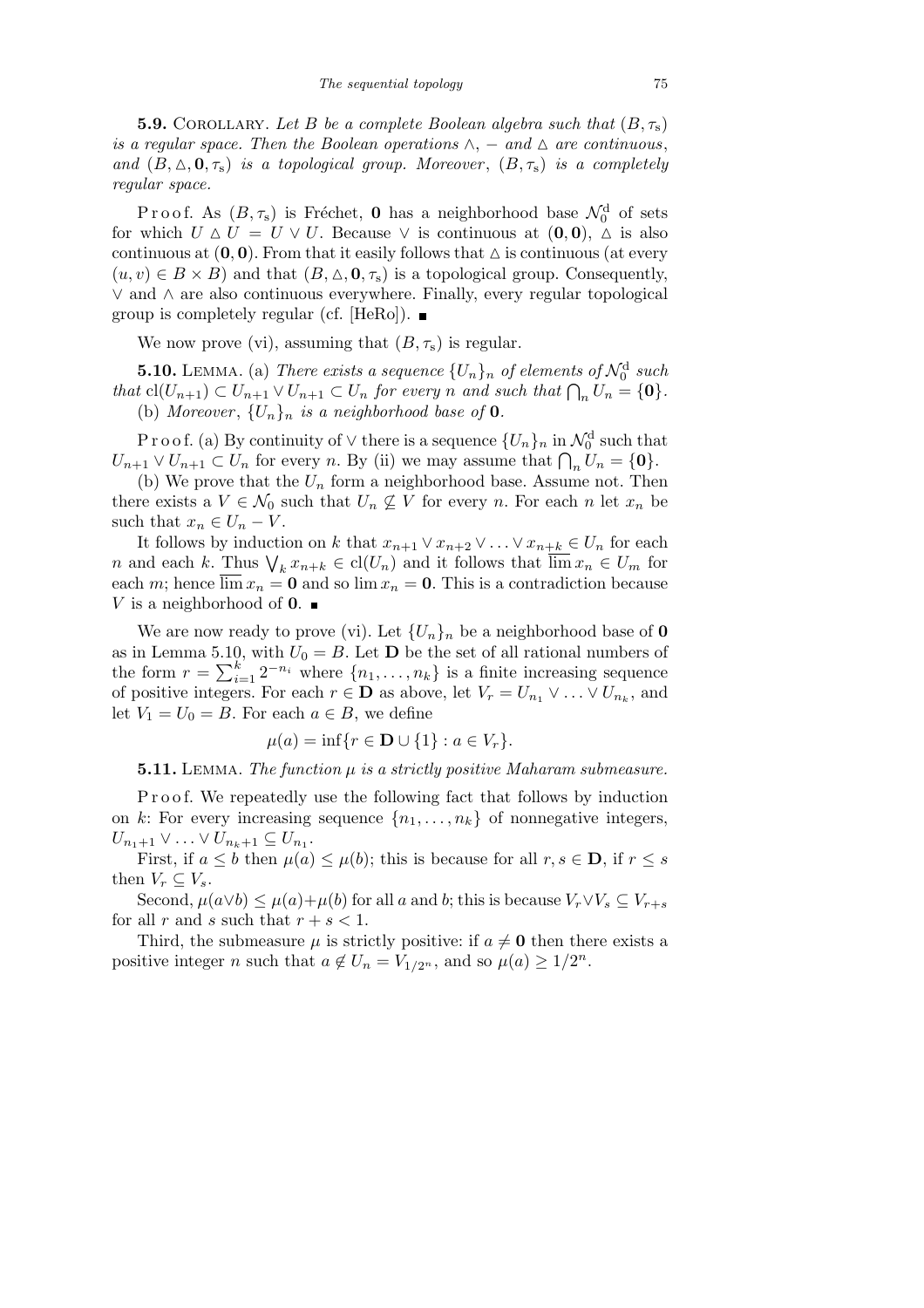Next we show that  $\mu$  is continuous: if  $\{a_n\}_n$  is a descending sequence converging in *B* to **0** then for every *k* eventually all  $a_n$  are in  $U_k$ , hence  $\mu(a_n) \leq 1/2^k$  for eventually all *n*, and so  $\lim_n \mu(a_n) = 0$ .

Finally, the topology induced by the submeasure  $\mu$  coincides with  $\tau_s$ : this Finally, the topology induced by the submeasure  $\mu$  coincludes with  $\tau_s$ : this<br>is because  $U_n \subseteq \{a \in B : \mu(a) \leq 1/2^n\} \subseteq \bigcap_{k>n} (U_n \vee U_k) = \text{cl}(U_n) \subseteq U_{n-1}$ for each  $n > 0$ .

**6. Sequential cardinals.** We now turn our attention to the atomic Boolean algebra  $P(\kappa)$  where  $\kappa$  is an infinite cardinal. We compare two topologies on  $P(\kappa)$ : the product topology  $\tau_c$  (when  $P(\kappa)$  is identified with the product space  $\{0,1\}^{\kappa}$  and the sequential topology  $\tau_s$ .

If *f* is a real-valued function on *B* we say that *f* is *sequentially continuous* if it is continuous in the sequential topology  $\tau_s$  on *B*. Equivalently,  $f(a_n)$ converges to  $f(a)$  whenever  $a_n$  converges algebraically to  $a$ .

As  $\tau_s$  is stronger than  $\tau_c$ , every real-valued function on  $P(\kappa)$  that is continuous in the product topology is sequentially continuous. Following  $[AnCh]$  we say that  $\kappa$  is a *sequential cardinal* if there exists a discontinuous real-valued function that is sequentially continuous.

A submeasure  $\mu$  on  $P(\kappa)$  is *nontrivial* if  $\mu(\kappa) > 0$  and  $\mu({\alpha}) = 0$  for every  $\alpha \in \kappa$ . If  $\mu$  is a Maharam submeasure on  $P(\kappa)$  then it is a sequentially continuous function. If  $\mu$  is nontrivial then it is discontinuous in the product topology, because it takes the value 0 on the dense set  $[\kappa]^{\aleph_0}$ . Thus if  $P(\kappa)$ carries a nontrivial Maharam submeasure then  $\kappa$  is a sequential cardinal. In particular, the least real-valued measurable cardinal is sequential. Keisler and Tarski asked in [KeTa] whether the least sequential cardinal is realvalued measurable.

It follows from Theorem 6.2 below that if the Control Measure Problem has a positive answer then so does the Keisler–Tarski question.

We use the following theorem of G. Plebanek ([Pl], Theorem 6.1). A *σ*-complete Boolean algebra *B* carries a *Mazur functional* if there exists a sequentially continuous real-valued function *f* on *B* such that  $f(\mathbf{0}) = 0$  and  $f(b) > 0$  for all  $b \neq 0$ .

**6.1.** THEOREM (Plebanek). *If*  $\kappa$  *is a sequential cardinal then there exists*  $a \sigma$ -complete proper ideal  $H$  on  $P(\kappa)$  containing all singletons and such that *the algebra*  $P(\kappa)/H$  *carries a Mazur functional.* 

**6.2.** Theorem. *An infinite cardinal is sequential if and only if the algebra P*(*κ*) *carries a nontrivial Maharam submeasure.*

P r o o f. Let  $\kappa$  be a sequential cardinal. By Theorem 6.1 the  $\sigma$ -complete algebra  $B = P(\kappa)/H$  carries a Mazur functional f. First we claim that B satisfies the countable chain condition, and hence is a complete algebra. If not, there is an uncountable antichain, and it follows that there is some  $\varepsilon > 0$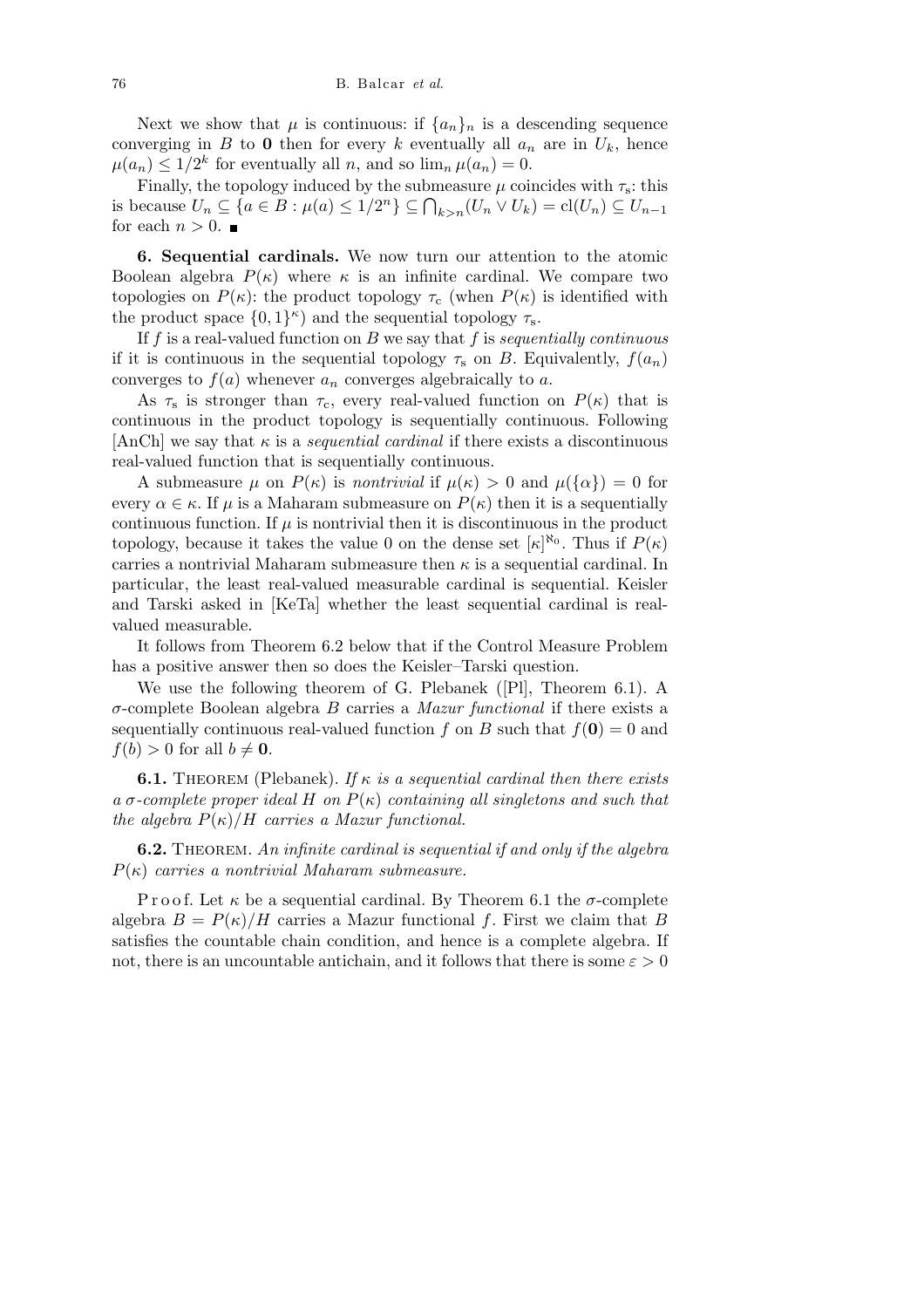and there are infinitely many pairwise disjoint elements  $a_n$ ,  $n = 0, 1, 2, \ldots$ , such that  $|f(a_n)| \geq \varepsilon$  for all *n*. This contradicts the sequential continuity of  $f$  as  $\lim_{n} a_n = 0$ .

For each *n*, let  $U_n$  be the set of all  $a \in B$  such that  $|f(a)| < 1/n$ . The  $U_n$  are neighborhoods of **0** and satisfy property (ii) of Theorem 5.1.

By Theorem 5.1, *B* carries a strictly positive Maharam submeasure. This submeasure induces a strictly positive Maharam submeasure on  $P(\kappa)$ that vanishes *H* and therefore on singletons. Thus  $P(\kappa)$  carries a nontrivial Maharam submeasure.  $\blacksquare$ 

## **References**

- [AnCh] M. Antonovskiĭ and D. Chudnovsky, *Some questions of general topology and Tikhonov semifields II*, Russian Math. Surveys 31 (1976), 69–128.
- [BlJe] A. Blass and T. Jech, *On the Egoroff property of pointwise convergent sequences of functions*, Proc. Amer. Math. Soc. 98 (1986), 524–526.
- [En] R. Engelking, *General Topology*, 2nd ed., PWN, Warszawa, 1985.
- [Fr0] D. H. F r emli n, *Consequences of Martin's Axiom*, Cambridge Univ. Press, 1984.
- [Fr1] —, *Measure algebras*, in: Handbook of Boolean Algebras, Vol. 3, J. D. Monk and R. Bonnet (eds.), North-Holland, Amsterdam, 1989, 877–980.
- [Fr2] —, *Real-valued measurable cardinals*, in: Set Theory of the Reals, H. Judah (ed.), Amer. Math. Soc., 1993, 151–304.
- [Gł] W. G ł ów c z y ń s ki, *Measures on Boolean algebras*, Proc. Amer. Math. Soc. 111 (1991), 845–849.
- [HeRo] E. Hewitt and K. Ross, *Abstract Harmonic Analysis*, Springer, 1963. [Je] T. Jech, *Set Theory*, Academic Press, 1978.
- [KeTa] H. J. Keisler and A. Tarski, *From accessible to inaccessible cardinals*, Fund. Math. 53 (1964), 225–308.
	- [Ke] J. L. K ell e y, *Measures on Boolean algebras*, Pacific J. Math. 9 (1959), 1165– 1177.
	- [Ko] S. K oppelberg, *General Theory of Boolean Algebras*, Vol. 1 of Handbook of Boolean Algebras, J. D. Monk and R. Bonnet (eds.), North-Holland, Amsterdam, 1989.
	- [Ma] D. Maharam, An algebraic characterization of measure algebras, Ann. of Math. 48 (1947), 154–167.
	- [Na] K. N am b a, *Independence proof of*  $(\omega, \omega_1)$ *-WDL from*  $(\omega, \omega)$ *-WDL*, Comment. Math. Univ. St. Paul. 21 (2) (1972), 47–53.
	- [Pl] G. Plebanek, *Remarks on measurable Boolean algebras and sequential cardinals*, Fund. Math. 143 (1993), 11–22.
	- [Pr] K. P ri k r y, *On σ-complete prime ideals in Boolean algebras*, Colloq. Math. 22 (1971), 209–214.
	- [Ro] F. Rothberger, *On families of real functions with a denumerable base*, Ann. of Math. 45 (1944), 397–406.
	- [To] S. Todorčević, *Some partitions of three-dimensional combinatorial cubes*, J. Combin. Theory Ser. A 68 (1994), 410–437.